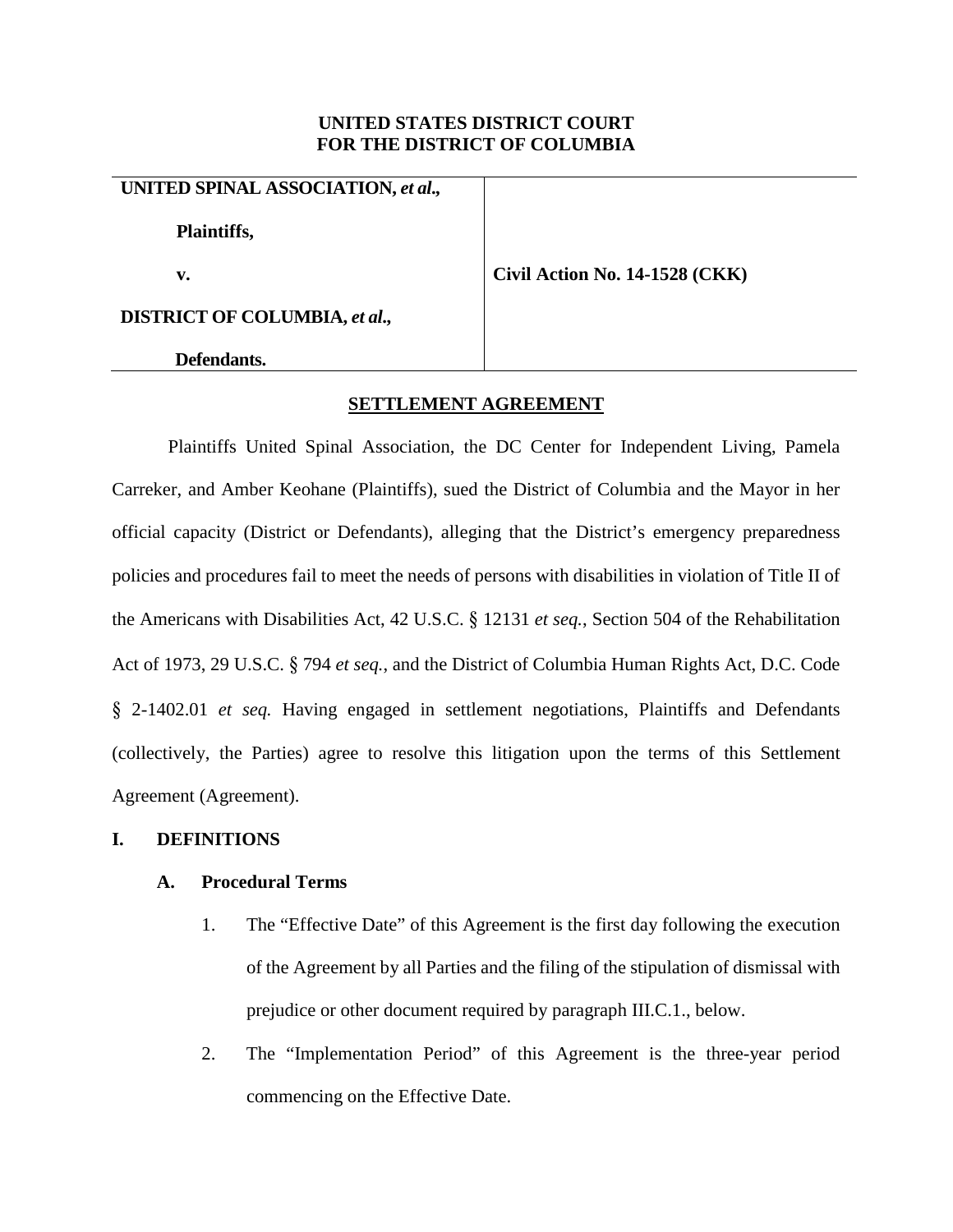# **B. Substantive Terms**

- 1. "DC311" is a toll-free phone number, managed by the District's Office of Unified Communications, that allows individuals to request assistance with city services, including emergency services.
- 2. "DCRA" is the District's Department of Consumer and Regulatory Affairs.
- 3. "FEMS" is the District's Fire and Emergency Medical Services Department.
- 4. The term "high-rise building," as used in this agreement, is intended to have the same meaning as provided in the District's Building Code.
- 5. "HSEMA" is the District's Homeland Security and Emergency Management Agency.
- 6. "ODR" is the District's Office of Disability Rights.
- 7. "OUC" is the District's Office of Unified Communications.

# **II. PROSPECTIVE RELIEF**

# **A. Outreach and Integration**

- 1. Disability Coordinator
	- i. The District has hired a full-time employee within HSEMA to serve as the Disability Coordinator for the District's Homeland Security and Emergency Management Program.
	- ii. The Disability Coordinator's roles and responsibilities are set forth in the Disability Coordinator Position Description (Attachment A), and the Accessibility Officer EOC Position-Specific Guidance, last updated December 2016 (Attachment B). During the Implementation Period of this Agreement, the District will not materially alter the Disability Coordinator's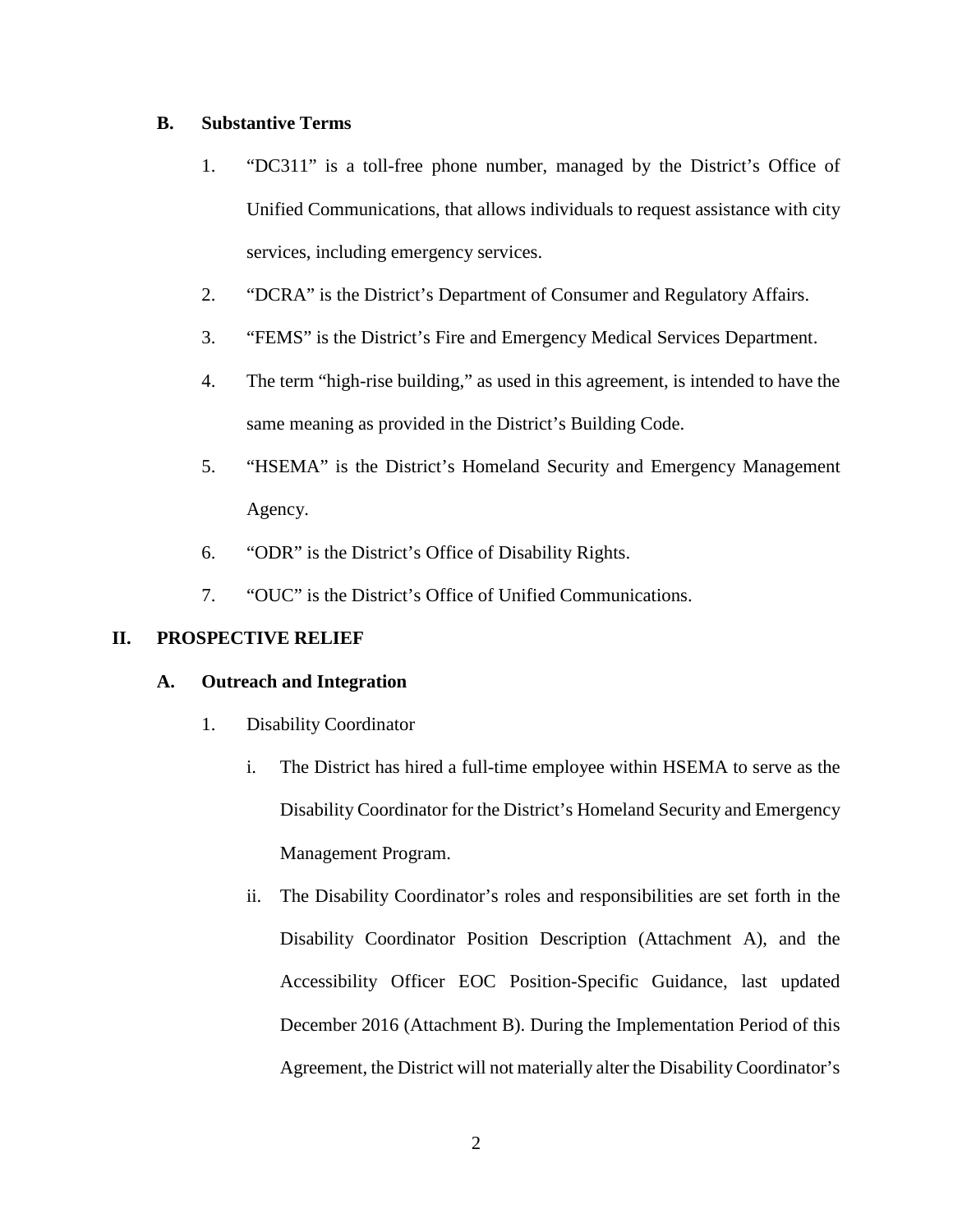roles and responsibilities, as set forth in these documents, without first notifying Plaintiffs of the change and obtaining their consent.

- iii. Subject to appropriated funds, the District will ensure that the Disability Coordinator continues to have the necessary staff, resources, and authority to carry out his or her duties, including the authority to directly coordinate with other District agencies and personnel responsible for emergency planning, response, and recovery.
- iv. The District will update its current emergency protocols, as necessary, to reflect the role of the Disability Coordinator.
- v. The Disability Coordinator, working in conjunction with ODR, will have primary responsibility for the community outreach and integration efforts described in paragraphs II.A.3.i.-iv., below. Whenever the District holds public meetings regarding emergency-related issues, the Disability Coordinator will use best efforts to disseminate notice of such meetings, including in alternative formats, to allow for maximum community participation.
- vi. In the event the Disability Coordinator's employment ends during the Implementation Period of this agreement, HSEMA will solicit recommendations from Plaintiffs' counsel as to possible candidates to fill the position. The Direct of HSEMA, in his or her sole discretion, will retain authority over hiring decisions.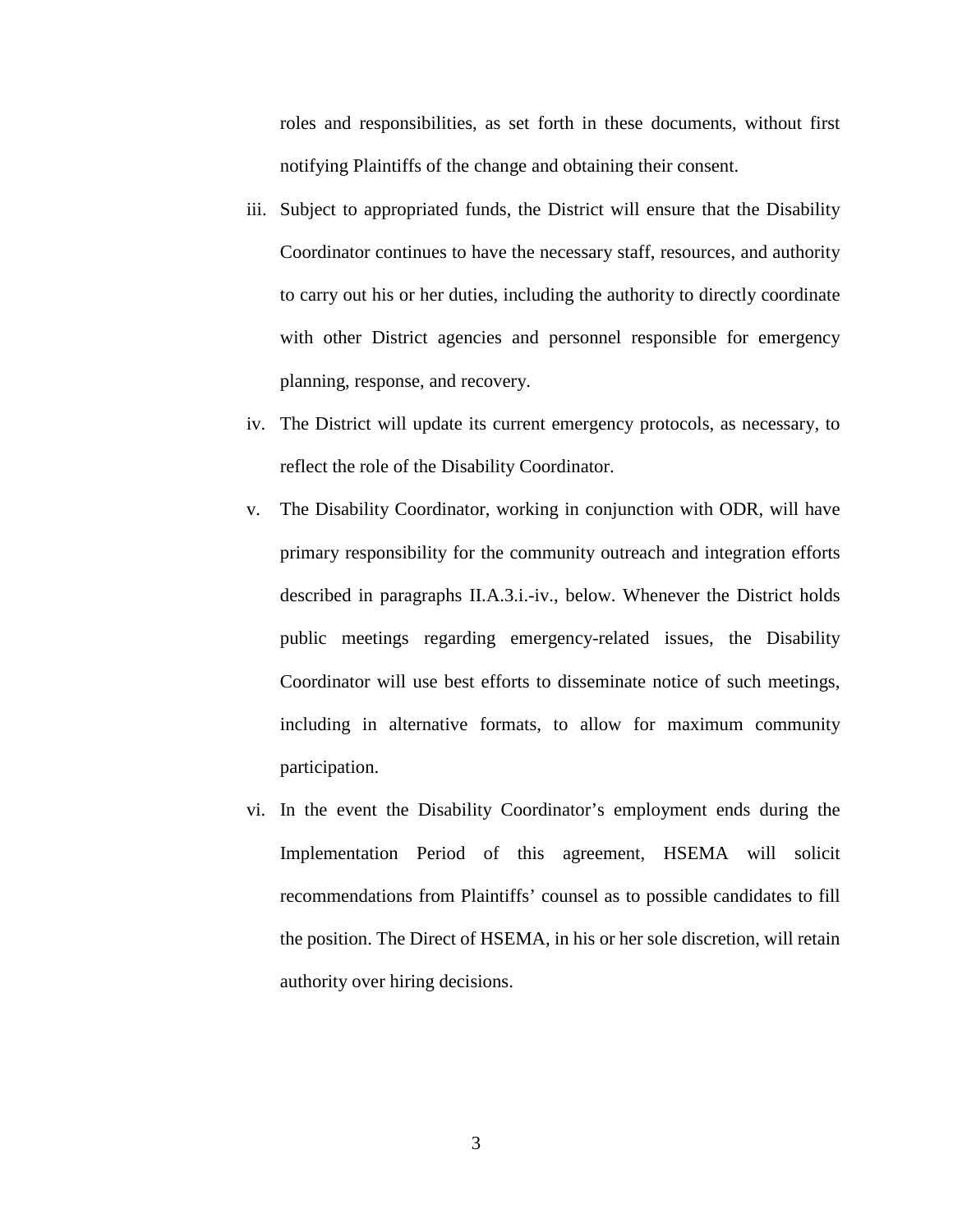- 2. ADA Coordinators. The District has created ADA Coordinator positions at most District agencies. During the Implementation Period of this agreement, the District will use best efforts to ensure that these ADA Coordinators:
	- i. Receive training, upon appointment and at least once every two years thereafter, regarding their respective agency's role, if any, in emergency response; and
	- ii. Participate, as appropriate, in the review and development of the District's plans for meeting the needs of people with disabilities during emergencies.
- 3. Disability Community Outreach and Integration. The District acknowledges the importance of working collaboratively with the disability community on issues related to emergency planning. Therefore, during the Implementation Period of this Agreement, the District will use best efforts to:
	- i. Maintain and regularly update a listserv of subscribers consisting of disability community organizations and members of the disability community (disability community listserv);
	- ii. Develop and distribute, via the disability community listserv, a regular newsletter addressing emergency-related information involving disability issues;
	- iii. Seek input from the disability community on proposals related to emergency planning and provide community members sufficient information, via the disability community listserv or the HSEMA website, to evaluate such proposals and provide feedback; and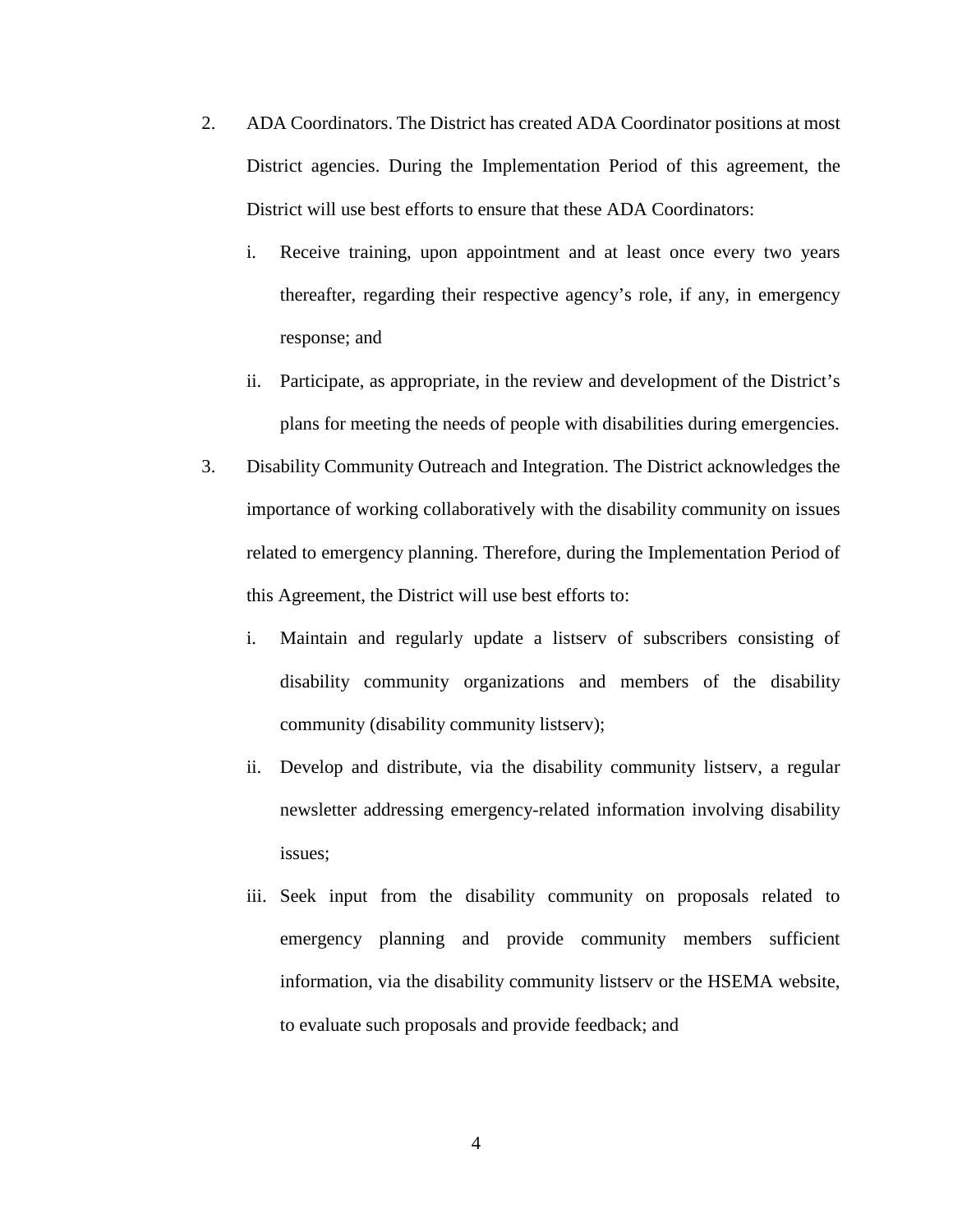- iv. Hold public meetings, on at least a quarterly basis, to provide emergencyrelated information and training relevant to people with disabilities and receive input from the disability community on the District's emergency planning efforts.
- 4. Disability Community Advisory Group. During the Implementation Period of this Agreement, the District's Emergency Preparedness Council will be supported by an advisory group comprised of representatives from the disability community (Disability Community Advisory Group). The Disability Community Advisory Group will meet at least quarterly to review and provide disability-specific recommendations regarding the plans, trainings, and other materials that the District is required to create under this Agreement.

#### **B. Accessible Emergency Communications**

- 1. Auxiliary Aids and Services at Post Disaster Sites
	- i. Updating Procedures for Requesting Auxiliary Aids and Services. The District's emergency operations plans currently require all District agencies to offer auxiliary aids and other services at all post disaster sites where services are provided directly to the public. To effectively implement this requirement, within 24 months, the District will:
		- a. Update the procedures for requesting and creating alternative formats of District-generated written materials to ensure such materials can be prepared in advance as well as within a reasonable time during emergencies; and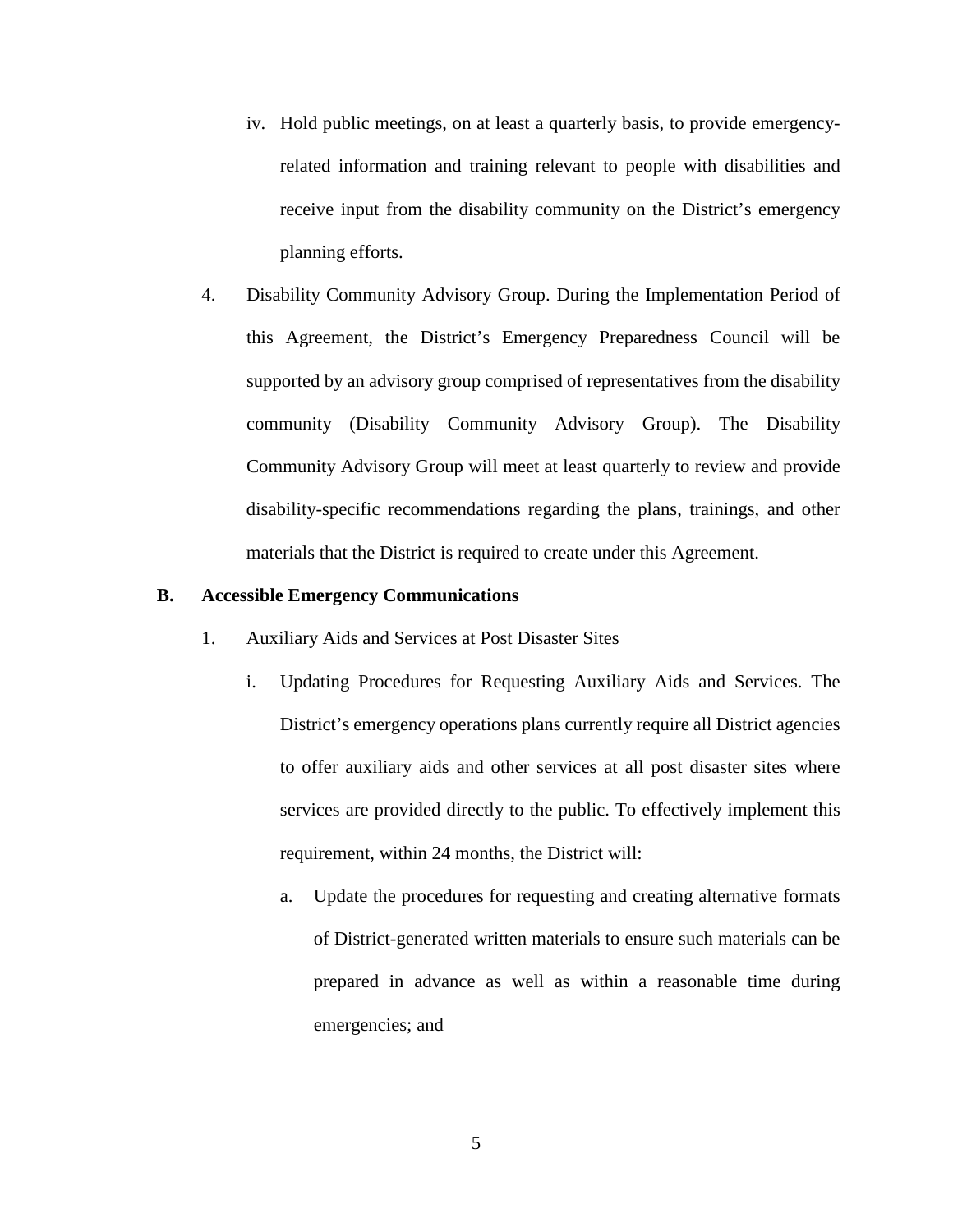- b. Update the procedures for requesting and guidelines for providing ASL interpreters and assistive devices (*e.g.*, communication access real-time translation devices) to ensure such services can be made available within a reasonable time during emergencies and to memorialize a policy of using video remote interpreting only as a stop gap until live interpreter services are available.
- ii. Posting of Signage at Post Disaster Sites. The District also will update its emergency operations plans to require the posting of signage at post disaster sites where services are provided directly to the public explaining the availability of reasonable accommodations, including auxiliary aids and services, and the procedures for people with disabilities to request them.
- iii. Training Regarding Auxiliary Aids and Other Services. The District will ensure that training provided to employees serving at post disaster sites where services are provided directly to the public includes information regarding the procedures and requirements referenced in paragraphs II.B.1.i.a. and b., above.
- iv. Review by Plaintiffs. Prior to finalization of the revised plans described in paragraph II.B.1.ii., above, as well as any training materials created or revised as a result of paragraph II.B.1.iii., above, the District will provide drafts to Plaintiffs for review and comment within fourteen days of receipt, make a good faith effort to incorporate such comments, and provide Plaintiffs a written explanation for any comments it rejects.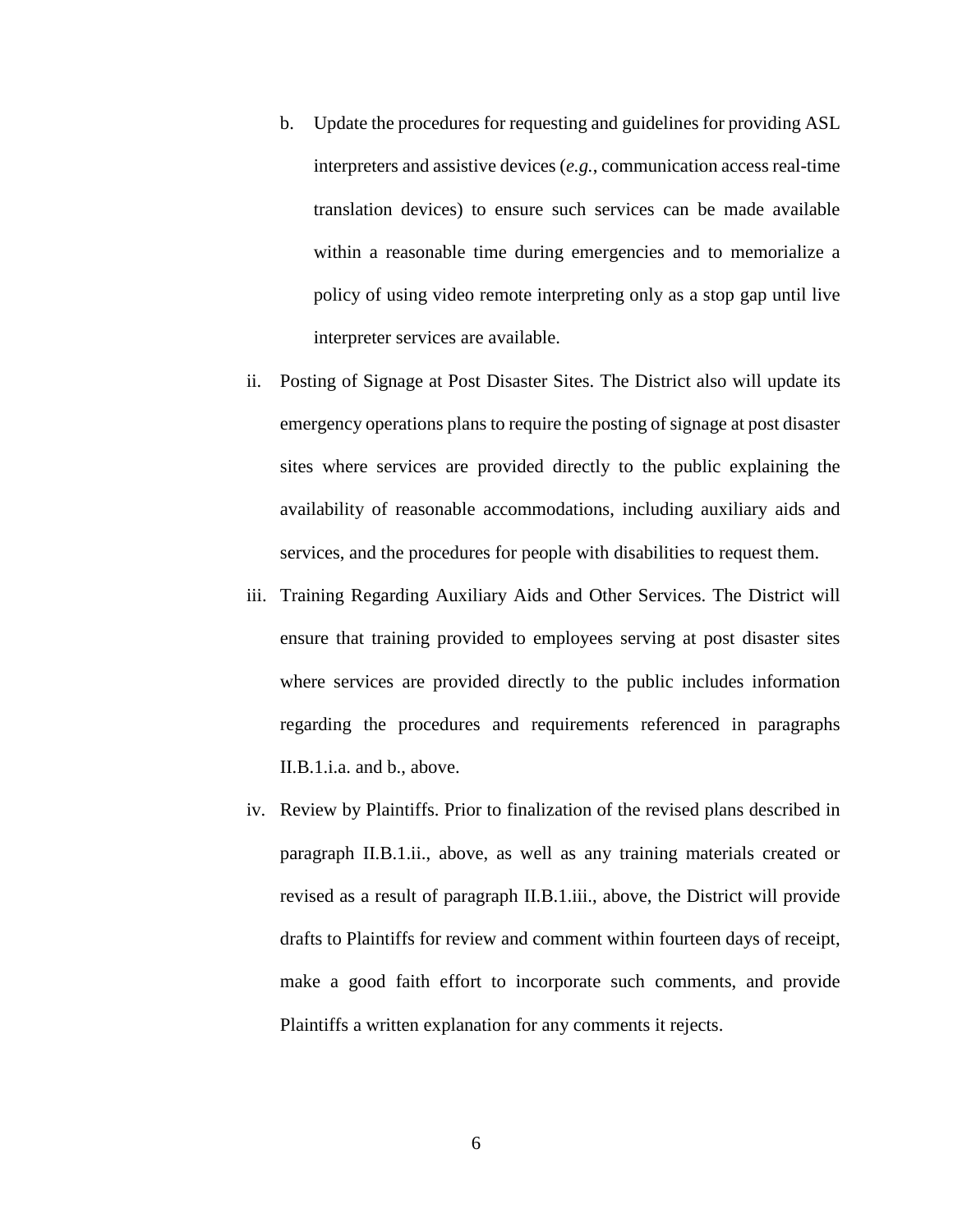- 2. Accessible Public Communications During Emergencies. The District has adopted a Crisis Communications Guide, which establishes guidelines to ensure that emergency-related public communications are broadcast in formats that are accessible to people with disabilities. To more effectively implement these guidelines, the District will:
	- i. Within four months, update the HSEMA mobile app and website as necessary to ensure compliance with the standards established by Section 508 of the Rehabilitation Act of 1973;
	- ii. Once the requirements of the preceding paragraph are satisfied, during the Implementation Period of this Agreement, use the HSEMA mobile app and website as the primary media for public communications regarding emergencies and emergency-related services; and
	- iii. During the Implementation Period of this Agreement, provide regular notice to members of the disability community, using the methods described in paragraphs II.A.3.iii., and iv., regarding the availability of the resources described in the preceding paragraph.

## **C. Emergency Sheltering**

- 1. Surveying and Selecting Potential Emergency Shelters
	- i. The District has surveyed 211 District-owned buildings using a survey tool that incorporates the U.S. Department of Justice ADA Checklist for Emergency Shelters, compiled the results into a database (shelter database), and ranked each facility based on overall suitability using a tiered matrix, which accounts for features such as accessibility, location, and capacity.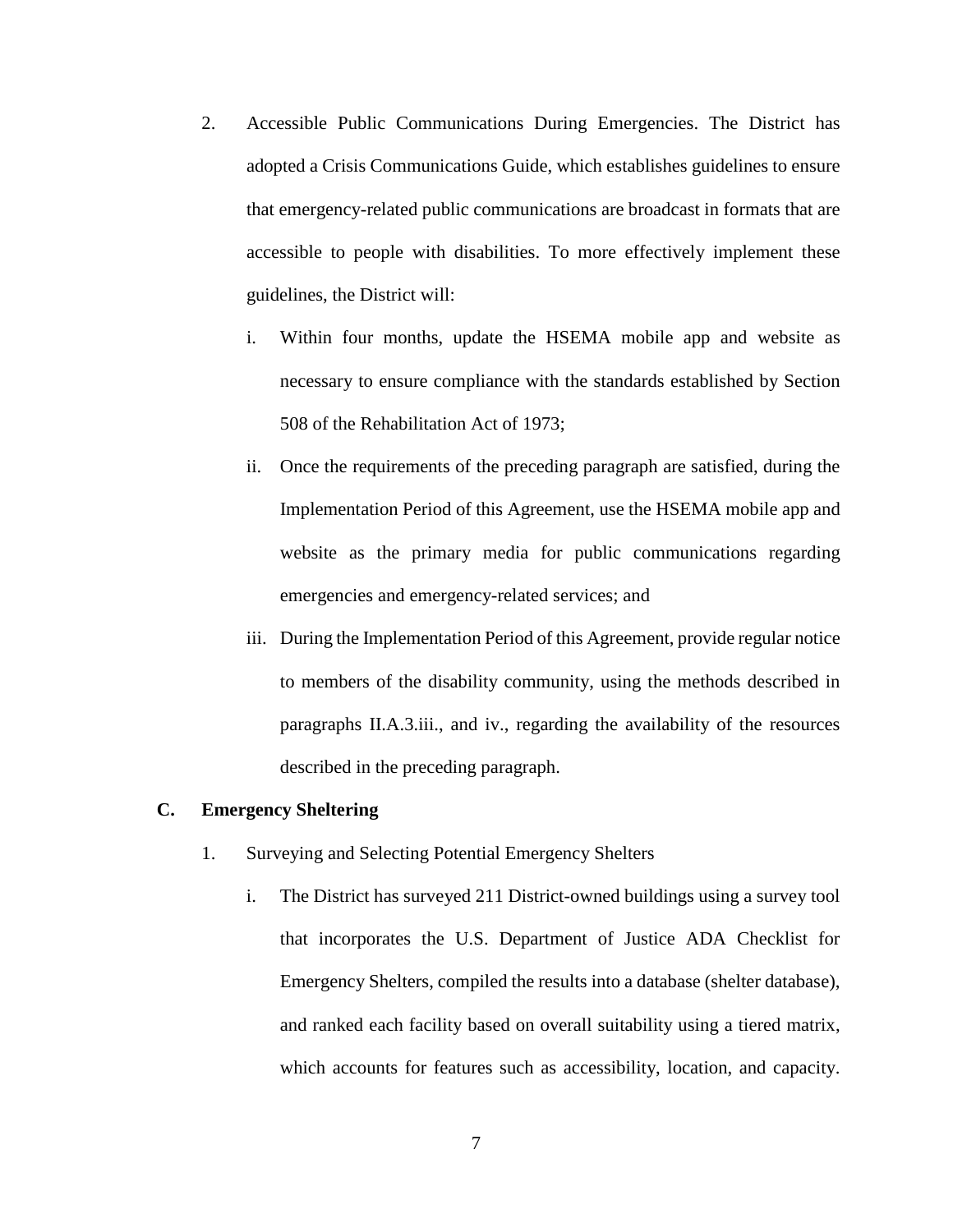The shelter database has also been used to create a global information system mapping tool, which the District will use to determine the shelter facilities to be opened in the event of an emergency.

- ii. Reporting Required. During the Implementation Period of this Agreement, the District will maintain and regularly update the information in the shelter database and report annually to Plaintiffs regarding its efforts.
- iii. Physical Accessibility and Geographic Distribution. The level of physical accessibility of an emergency shelter and the equitable geographic distribution of accessible shelter resources will be priority factors the District considers when opening emergency shelters.
- 2. Emergency Shelter Needs Analysis
	- i. Conducting the Needs Analysis. Within eight months, the District will conduct a shelter needs analysis to determine the capacity and geographic distribution sufficient to meet the anticipated need for meaningful access to shelters for people with disabilities during emergencies.
	- ii. Review by Plaintiffs. Prior to finalization of the shelter needs analysis, the District will provide a draft to Plaintiffs for review and comment within fourteen days of receipt, make a good faith effort to incorporate such comments, and provide Plaintiffs a written explanation for any comments it rejects.
- 3. Removal of Architectural Barriers in Emergency Shelters
	- i. It is District policy to make emergency shelters physically accessible to people with disabilities. Consistent with this policy, whenever a District-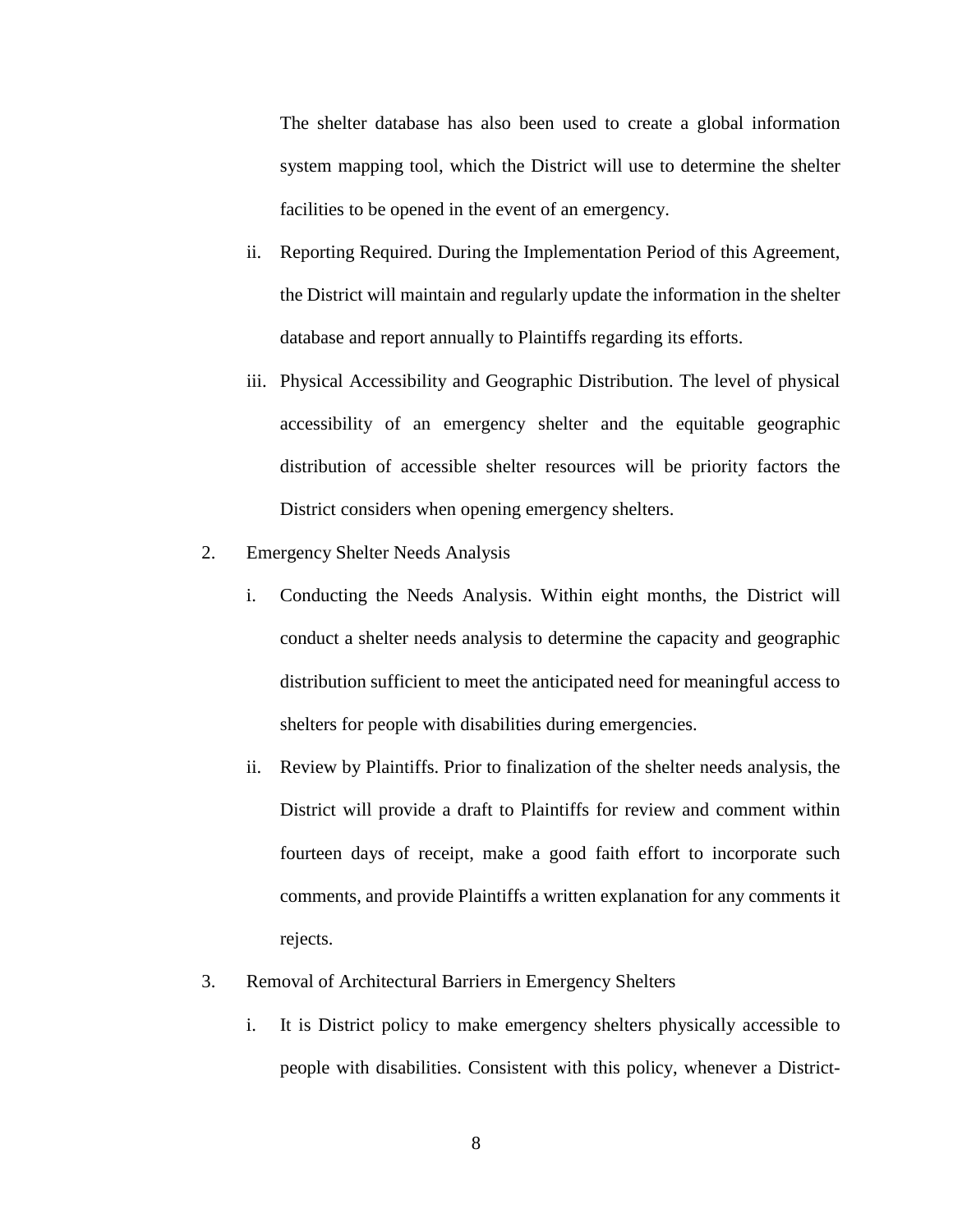owned building is open to the public as an accessible emergency shelter, the District will make best efforts to ensure that:

- a. The facility has a fully accessible entrance that is clearly identified with signage indicating where the entrance is located; and
- b. All areas of the facility that are open to the public for emergency sheltering purposes that are not already accessible to people with disabilities are made accessible by temporary modification, which may include, but is not limited to, the use of temporary ramps, accessible washing stations, and portable toilets.
- ii. Capital Projects Involving Emergency Shelter Sites. In the interest of making more emergency shelters physically accessible to people with disabilities without the need for temporary modifications, the District will also ensure that:
	- a. Capital projects involving the renovation of existing District-owned buildings that serve as potential emergency shelter sites are designed according to the 2010 Standards for Accessible Design (2010 Standards);
	- b. Capital projects involving the construction of new District-owned buildings that may serve as potential emergency shelter sites are designed according to the 2010 Standards; and
	- c. District-owned buildings surveyed as potential emergency shelter sites after the execution of this Agreement will not be added to the District's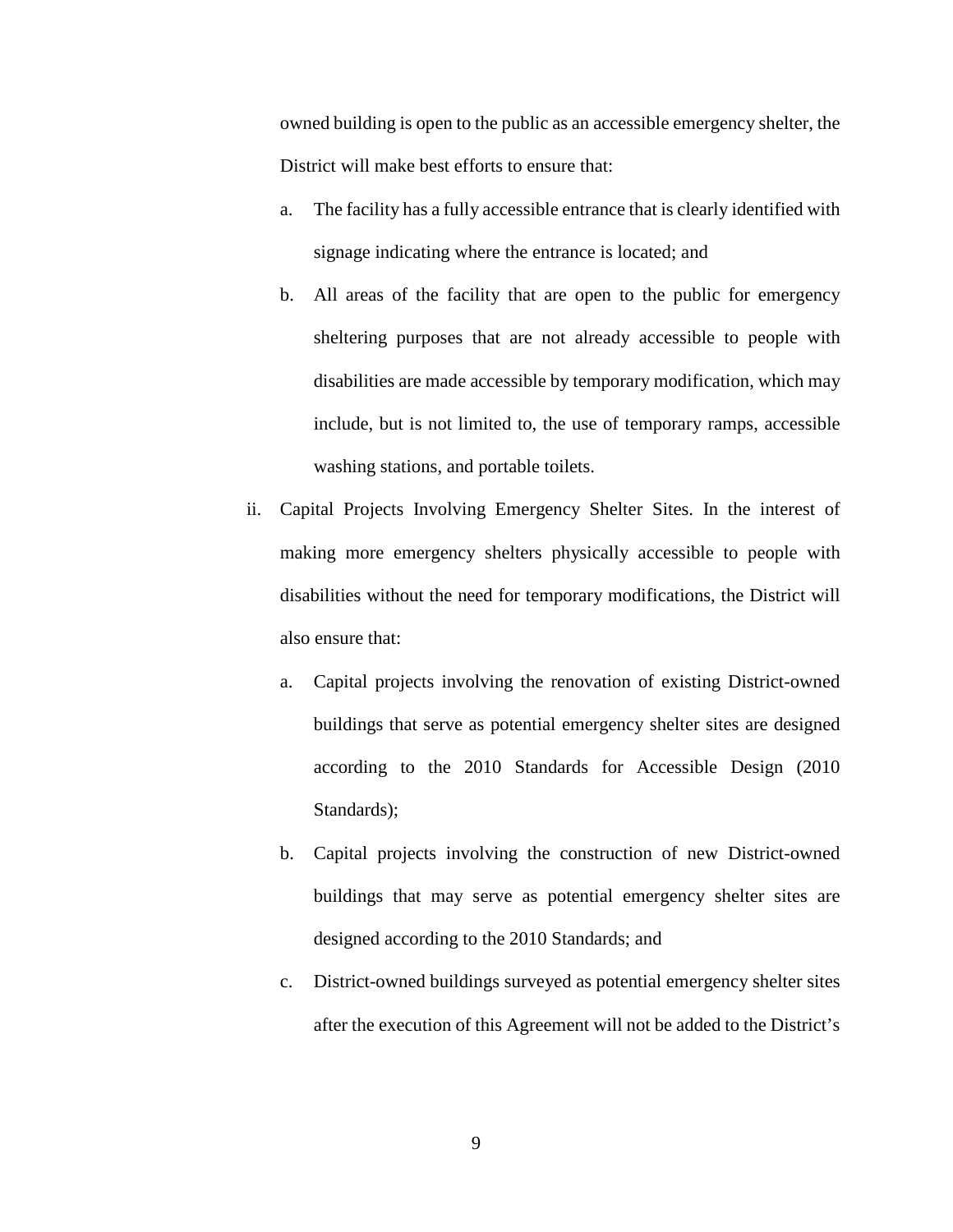shelter database unless they are physically accessible, according to the 2010 Standards, without modification.

- iii. Reporting Required. During the Implementation Period of this Agreement, the District will provide Plaintiffs with an annual summary report (shelter report) of the capital projects involving District-owned buildings that serve or may serve as potential emergency shelters. The shelter report will include an explanation of whether and how each project complied with the requirements of paragraphs II.C.3.ii.a., and b., above.
- 4. Supplies in Emergency Shelters
	- i. The District recognizes the importance of providing certain supplies and equipment in emergency shelters that are necessary to accommodate people with disabilities. Therefore, whenever a District-owned building is open to the public as an accessible emergency shelter, the District will make best efforts to ensure that:
		- a. The facility can provide backup power and charging stations, which shall be available for use by people with disabilities who require power as an accommodation;
		- b. The facility has the capacity to store medication requiring refrigeration; and
		- c. Shelter staff members at the facility have access to sufficient quantities of reserve supplies for basic hygiene, mobility, and personal maintenance purposes, such that people with disabilities can maintain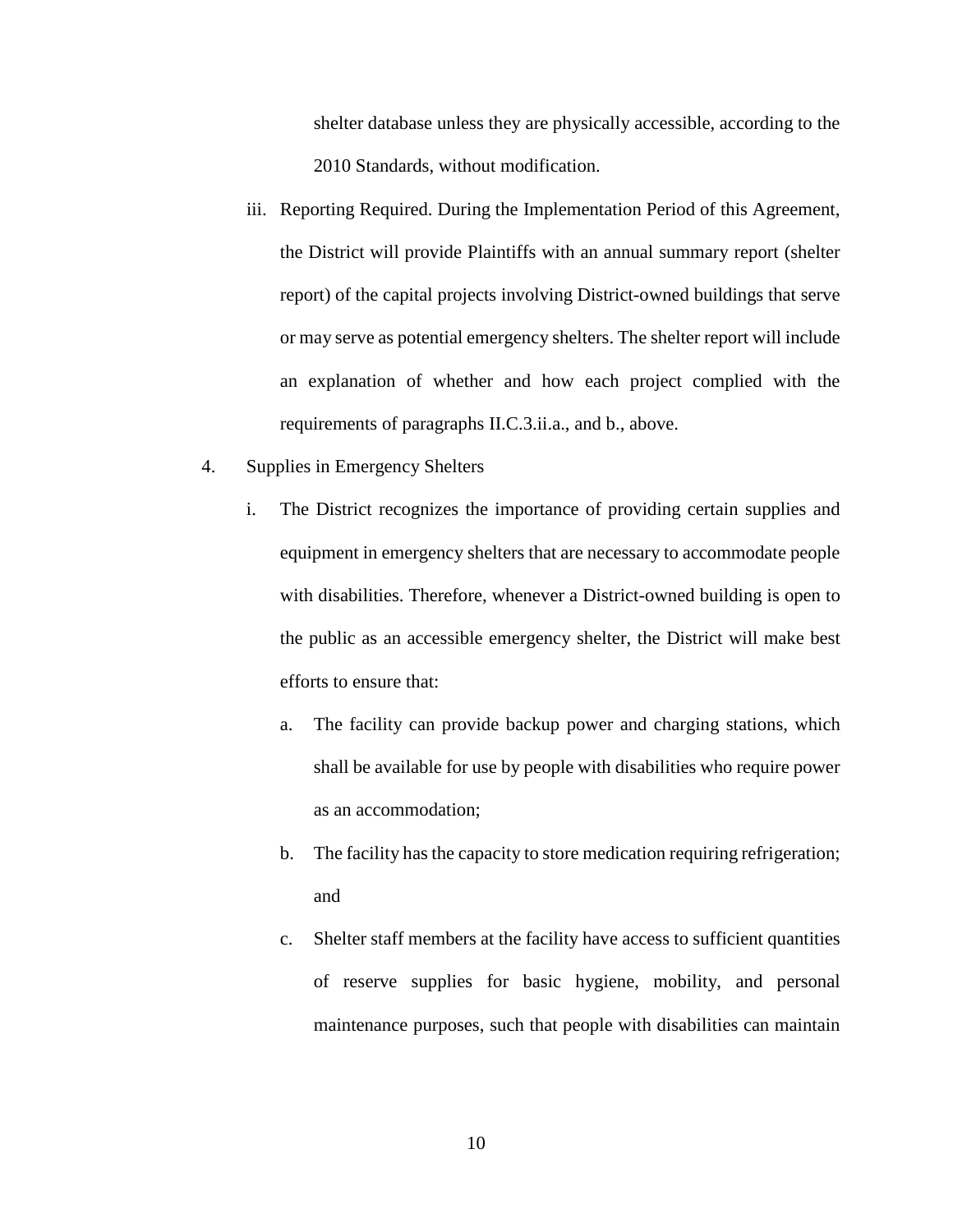their well-being and independence while accessing emergency shelter services.

- ii. Agreement(s) to Ensure Sufficient Quantities. To meet the requirements of this section, the District will:
	- a. Enter into a detailed MOU, contract, or other agreement, with the American Red Cross and/or any other entity playing a part in preparing or staffing the District's emergency shelters that sets forth the entity's responsibilities regarding the provision of shelter supplies; and
	- b. Regularly assess, and update as necessary, its existing agreements related to the provision of shelter supplies to ensure that the District can quickly request sufficient supplies during an emergency to meet the needs of people with disabilities.
- iii. Review by Plaintiffs. Prior to finalization of any updated agreement referenced in this section and executed during the Implementation Period of this Agreement, the District will provide a draft to Plaintiffs for review and comment within fourteen days of receipt, make a good faith effort to incorporate such comments, and provide Plaintiffs a written explanation for any comments it rejects.
- 5. Program Access in Emergency Shelters
	- i. Shelter Program Leads. At each emergency shelter providing services directly to the public, a District employee will serve as a program lead and will, among other responsibilities, oversee accessibility-related concerns at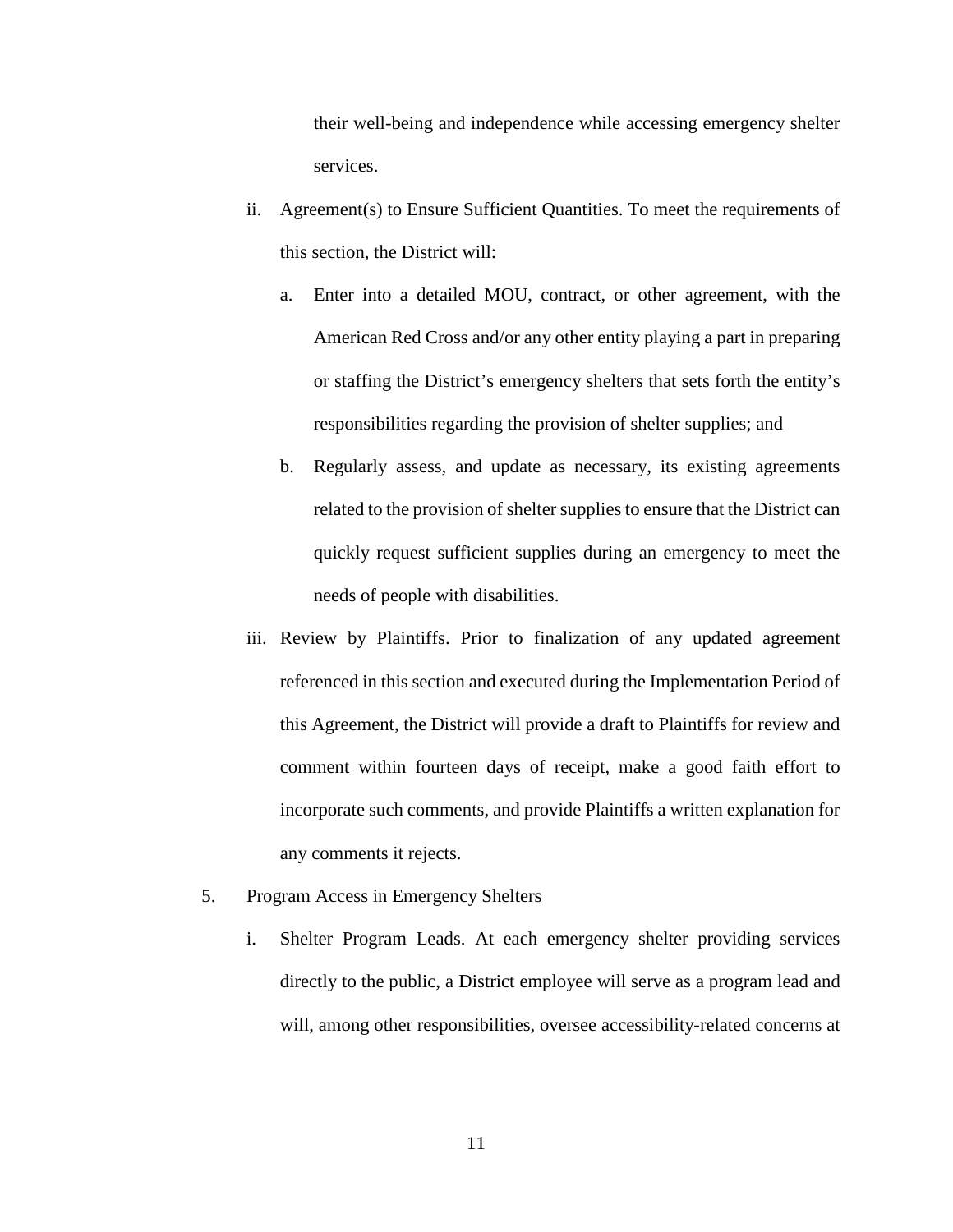the facility. These individuals will have received the training described in paragraph II.C.6.i., below.

- ii. Universal Intake Form. The District has developed a universal shelter intake form that is used by shelter staff to, among other things, assess the type of assistance and accommodations a person with a disability may require. If the District materially alters this form during the Implementation Period of this Agreement, it will first provide a draft to Plaintiffs for review and comment within fourteen days of receipt, make a good faith effort to incorporate such comments, and provide Plaintiffs a written explanation for any comments it rejects.
- iii. Wayfinding Kits and Signage. To assist people with disabilities in utilizing accessible emergency shelters, each facility will be provided with a way finding kit and corresponding, readily noticeable signage depicting the layout of the facility and the location of amenities such as drop-off locations, restrooms, food, entrances, exits, and sleeping areas. The District will create a template for this way finding kit within eight months. Prior to finalization of the template, the District will first provide a draft to Plaintiffs for review and comment within fourteen days of receipt, make a good faith effort to incorporate such comments, and provide Plaintiffs a written explanation for any comments it rejects.
- iv. Assistive Devices for Accessible Emergency Shelters. Every accessible emergency shelter will have assistive devices (*e.g.*, communication access

12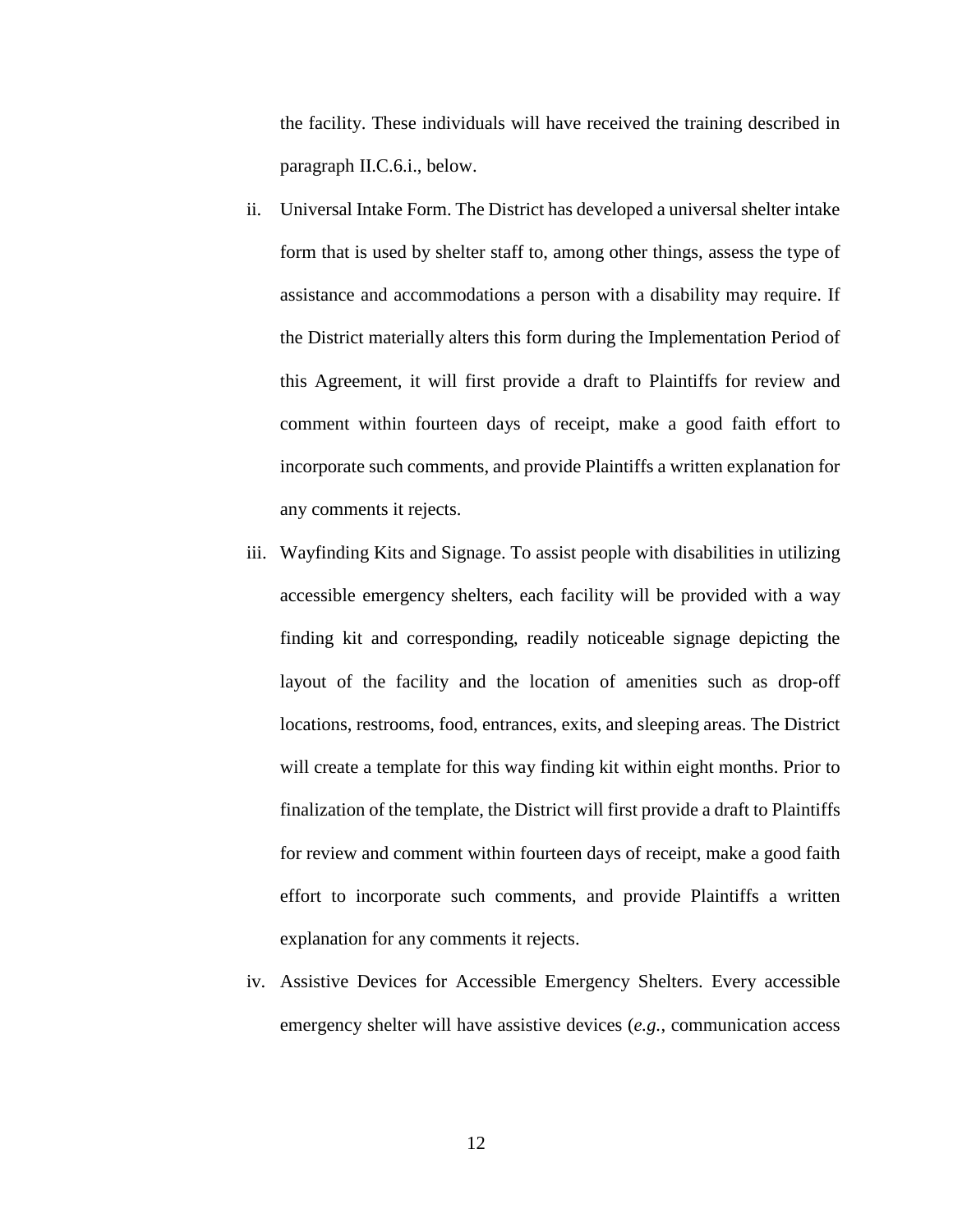real-time translation devices or communication boards) as well as the capacity to request ASL interpreter services within a reasonable time.

- v. Accessible Transportation to Alternate Shelter Sites. In the event that people with disabilities arrive at emergency shelters that are full or unable to support their needs, the District will make best efforts to provide accessible transportation to an alternate shelter site that is the least restrictive, integrated site able to accommodate them.
- vi. Public Communications Regarding Emergency Shelters. During incidents requiring emergency shelter services, the District will make best efforts to disseminate information to the public regarding the locations of all accessible emergency shelters using accessible means, in compliance with paragraph II.B.2.ii., above, and the Crisis Communications Guide.
- vii. Emergency Shelter Checklist(s). The District will use a checklist at each emergency shelter that provides standard set-up and operating procedures for shelter staff and volunteers to assist people with disabilities with utilizing the facilities. In the event the District creates or materially alters checklist(s) for this purpose during the Implementation Period of this Agreement, it will first provide a draft to Plaintiffs for review and comment within fourteen days of receipt, make a good faith effort to incorporate such comments, and provide Plaintiffs a written explanation for any comments it rejects.
- 6. Training Emergency Shelter Staff and Volunteers.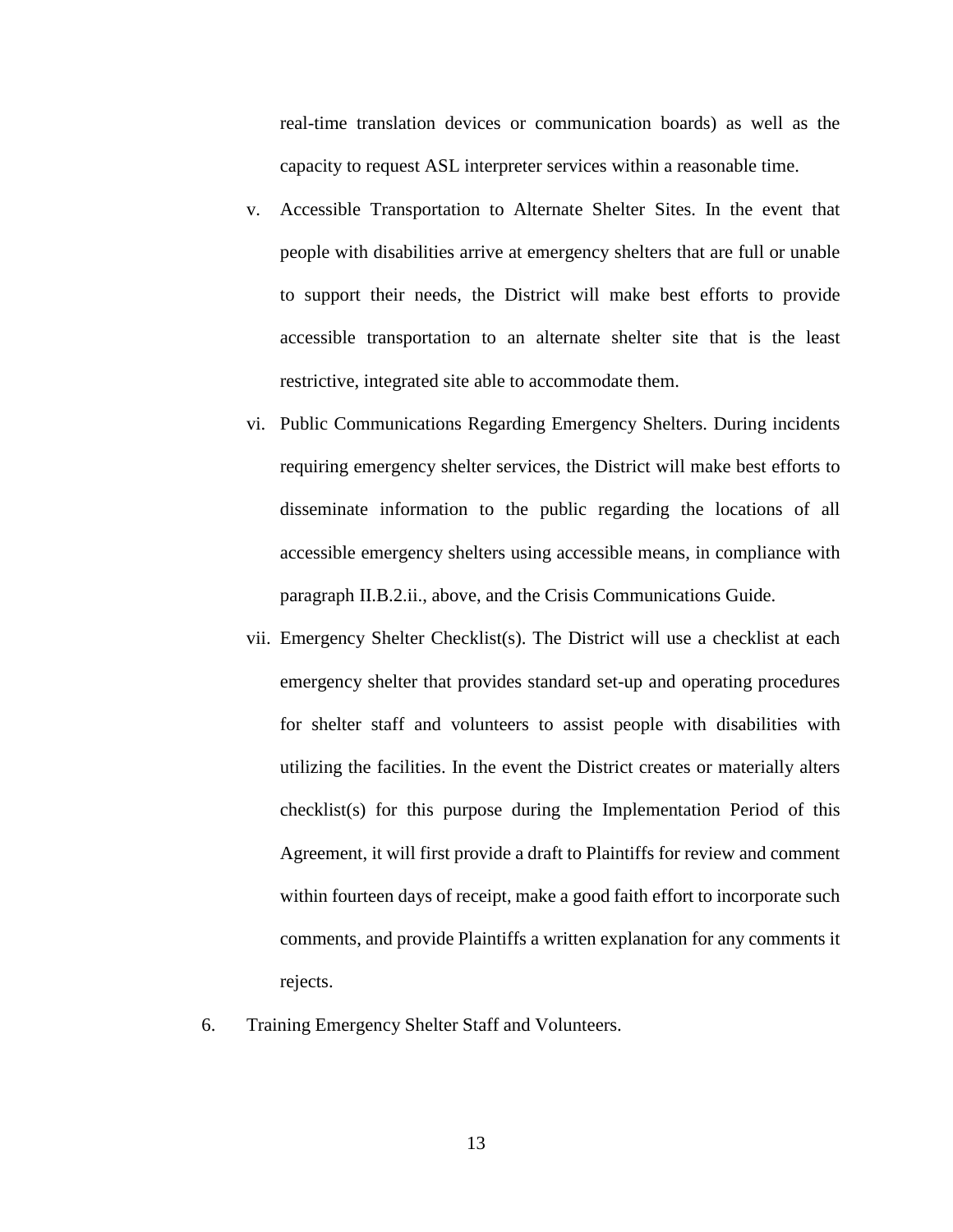- i. Annual Training Requirement. On an annual basis, the District will offer training to all registered shelter staff and volunteers on current best practices and procedures for providing meaningful access and support to people with disabilities and encourage non-District entities playing a part in staffing the District's emergency shelters to provide such training to their employees and volunteers.
- ii. Review by Plaintiffs. In the event the District creates or materially alters training materials pursuant to this section during the implementation period of this Agreement, it will first provide a draft to Plaintiffs for review and comment within fourteen days of receipt, make a good faith effort to incorporate such comments, and provide Plaintiffs a written explanation for any comments it rejects.

## **D. Post-Emergency Canvassing**

- 1. Creating a Post-Emergency Canvassing Operation Plan
	- i. Within 15 months, the District will create a Post-Emergency Canvassing Operation (PECO) plan that provides a scalable model for emergency management personnel and volunteers to rapidly survey populations after a disaster, determine critical needs, refer those needs to appropriate partners for resolution, and facilitate evacuation. The PECO plan will include disability-specific content to ensure meaningful inclusion of people with disabilities.
	- ii. Cross Functional Planning Team. To develop the PECO plan, the District will, within two months, establish a cross-functional planning team with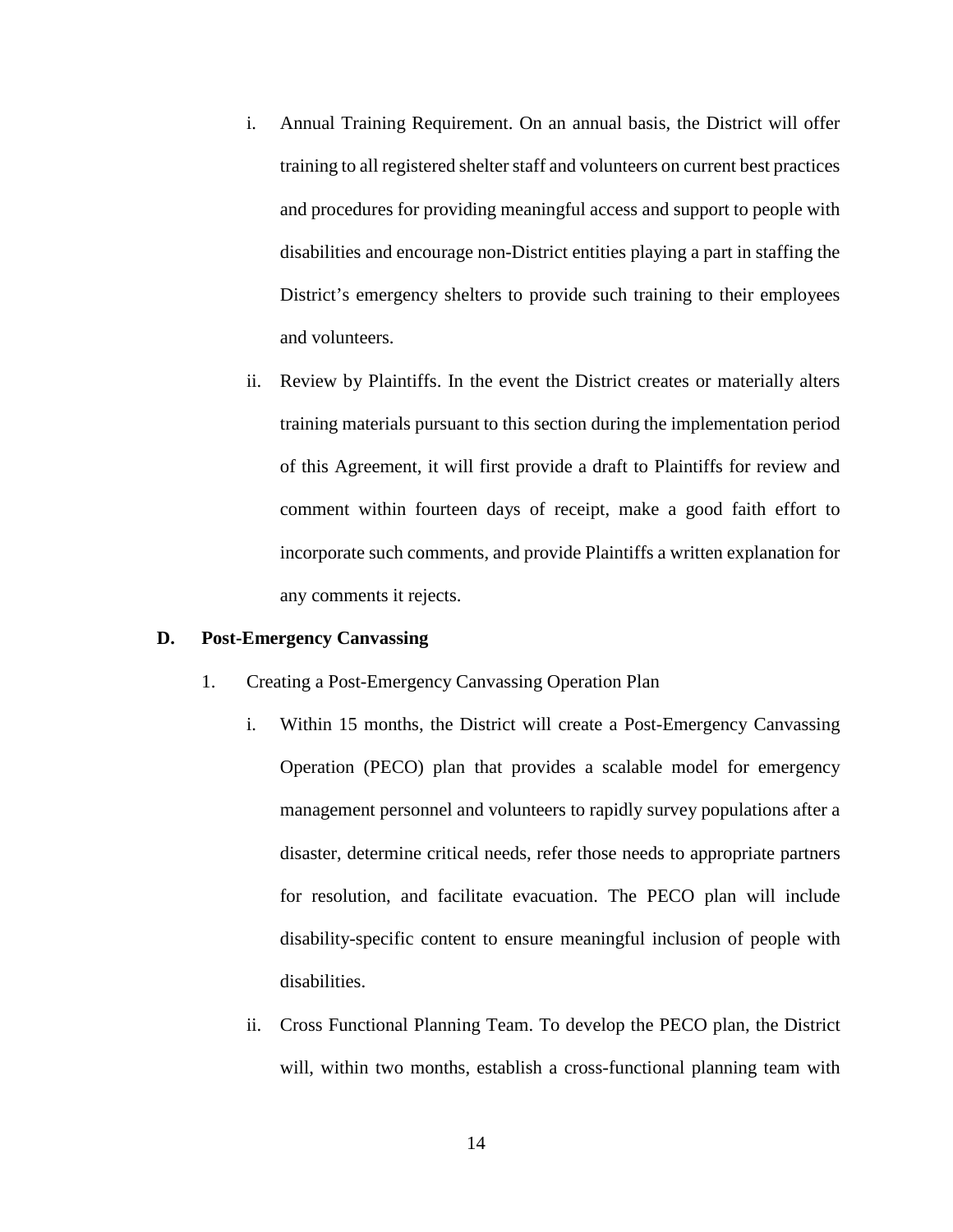representatives from relevant District agencies and community organizations.

- iii. Content of the PECO Plan. The PECO plan will include the following elements:
	- a. An organizational structure and concept of operations for postemergency canvassing that integrate into the District's existing framework for emergency response;
	- b. The mobilization and demobilization parameters for PECO and related efforts, including efforts to locate people with disabilities who may require assistance;
	- c. Approaches for distributing canvassing teams that account for geography, building types, and population densities and characteristics, including known concentrations of people with disabilities, among other considerations;
	- d. The necessary protocols and tools to be used during PECO efforts, including a field information collection tool to track requests for services, such as food, water, power, medical care, durable medical equipment, relocation to a cooled or heated environment, transportation to critical care or sheltering facilities, and the assistance of a social worker;
	- e. The requirements for, and a list of, potential canvassing coordination facilities, which will serve as sites for PECO personnel and volunteers to gather, receive training and assignments, and relay service requests;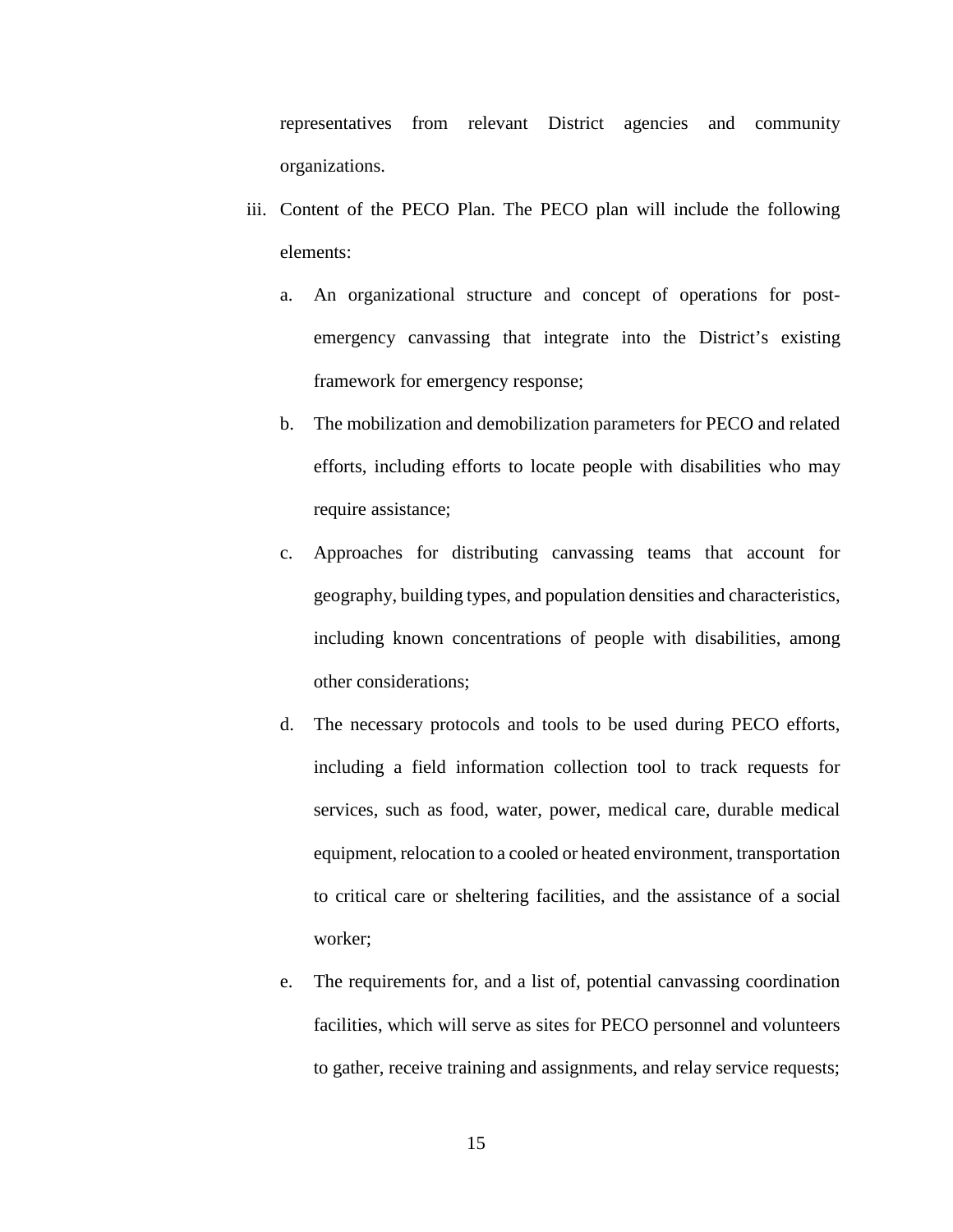- f. A list of pre-written agreements with non-District entities for surge support (*e.g.*, staffing or resources) during PECO efforts; and
- g. Post-canvassing processes for collecting and integrating data, including relevant disability-related information and service requests, in order to inform future PECO efforts and resource management.
- iv. Review by Plaintiffs. Prior to finalization of the PECO plan and all subordinate planning documents, including the field information collection tools described in paragraph II.D.1.iii.d., above, and any training materials created pursuant to paragraph II.D.3.ii., below, the District will provide a draft to Plaintiffs for review and comment within fourteen days of receipt, make a good faith effort to incorporate such comments, and provide Plaintiffs a written explanation for any comments it rejects.
- 2. Accessible Outreach Regarding Canvassing Operations
	- i. Outreach During Steady State. On a quarterly basis during the Implementation Period of this Agreement, the District will use the methods described in paragraphs II.A.3.ii., and iv., above, to disseminate information to the disability community regarding post-emergency canvassing services that may be available to the public after a disaster.
	- ii. Targeted Outreach During Emergencies. During activation of the PECO plan described above, the District will make best efforts to broadcast information regarding post-emergency canvassing services available to the public using accessible formats and accessible media as described in the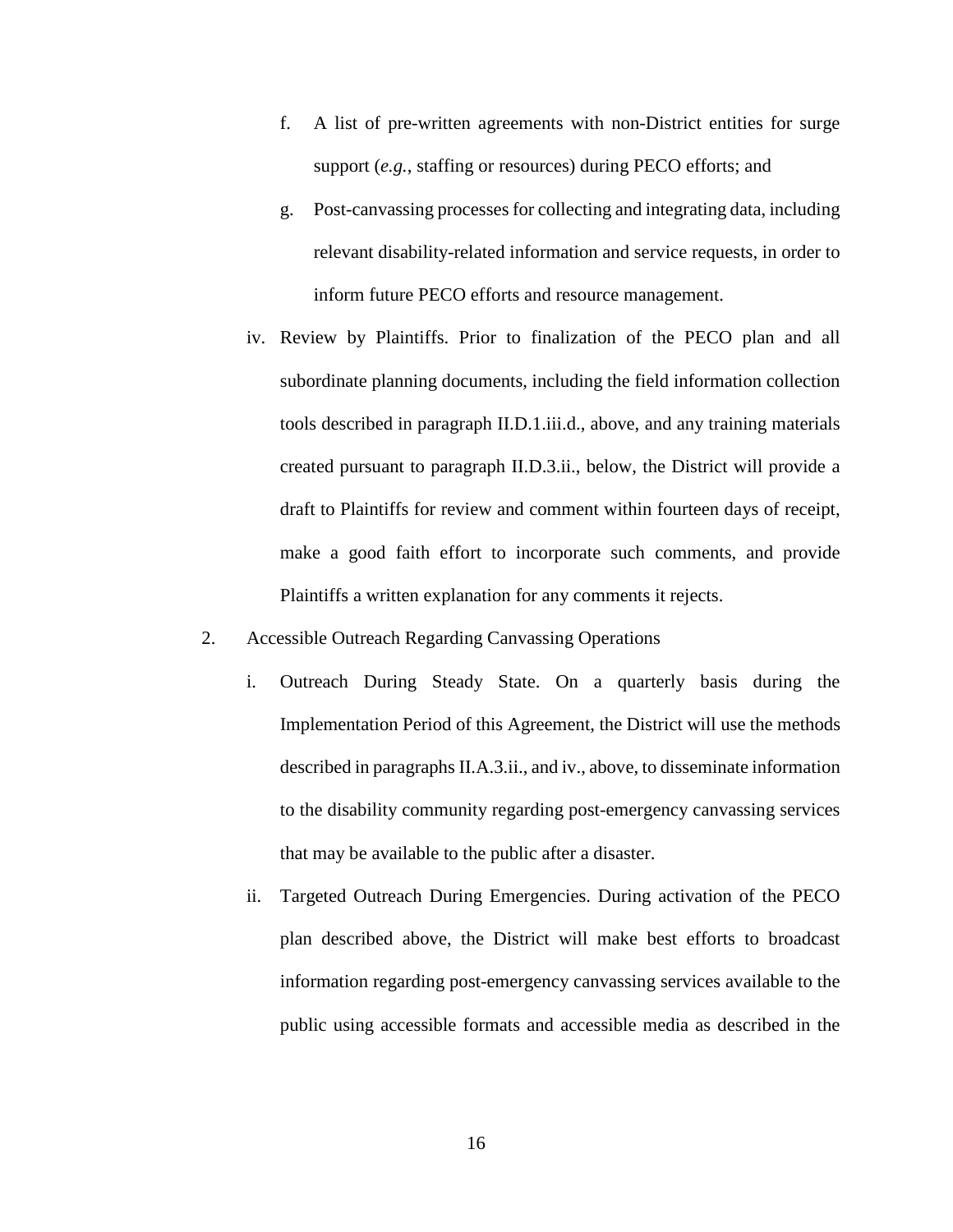Crisis Communications Guide and the procedures in paragraph II.B.2.ii., above.

- 3. Training for PECO Personnel and Volunteers
	- i. Annual Training Requirement. On an annual basis, the District will offer training to all registered PECO personnel and volunteers on current best practices and procedures for providing meaningful access and support to people with disabilities.
	- ii. Just-in-Time Training. The District will develop just-in-time training for individuals and groups who spontaneously offer to partner with registered PECO personnel in canvassing efforts. This training will include disabilityspecific content, such as disability literacy, methods for identifying the needs of people with disabilities, and the accommodations available to them during emergencies.
	- iii. Use of Untrained Volunteers. During canvassing operations, the District will make best efforts to pair untrained volunteers with registered PECO personnel who have received the training described above.

## **E. Accessible Transportation During Emergencies**

- 1. Inventory of Accessible Vehicles
	- i. Developing the Inventory. The District will develop and maintain an inventory of vehicles with accessible features that may be available for use during emergencies. Information in the inventory will include the total number of vehicles, the approximate number of persons in wheelchairs that each vehicle can transport, whether the vehicles are owned by the District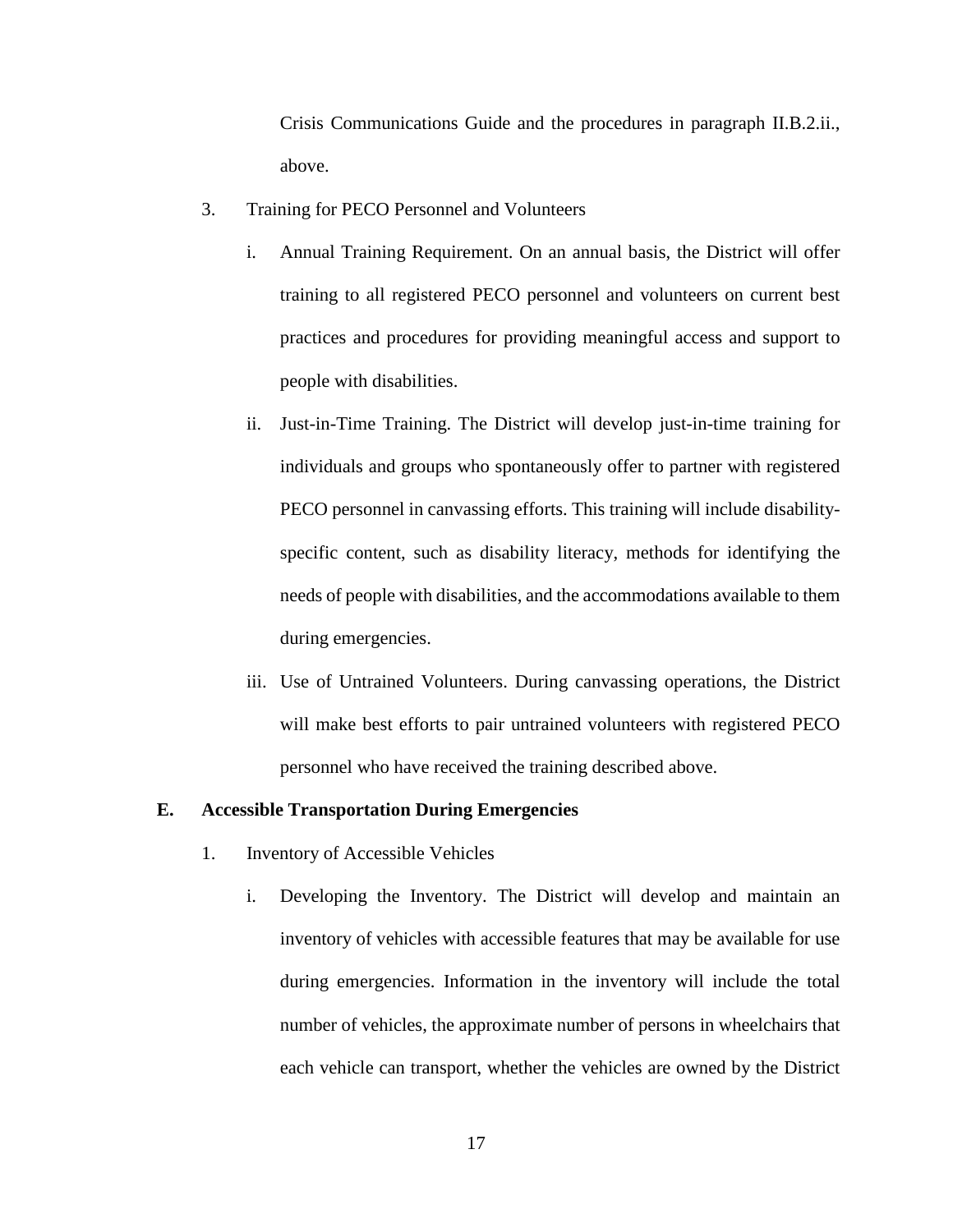or are available through existing contracts, and the number of appropriately licensed drivers. This inventory will be completed and shared with Plaintiffs within 12 months.

- ii. Updating the Inventory. During the Implementation Period of this Agreement, the District will update this inventory annually to ensure the accuracy of the information.
- 2. Transportation Needs Analysis
	- i. Conducting the Needs Analysis. Within 14 months, the District will conduct a transportation needs analysis to determine the potential demand for accessible transportation during emergencies. As part of this analysis, the District will collect and consider information relevant to the number and geographic distribution of people with disabilities who may require accessible transportation services, including paratransit ridership data, which the District will make best efforts to obtain.
	- ii. Retaining a Vendor. If the District retains a vendor to conduct the transportation needs analysis, the District will notify Plaintiffs of the vendor it selects.
	- iii. Review by Plaintiffs. Prior to finalization of the transportation needs analysis, the District will provide a draft to Plaintiffs for review and comment within fourteen days of receipt, make a good faith effort to incorporate such comments, and provide Plaintiffs a written explanation for any comments it rejects.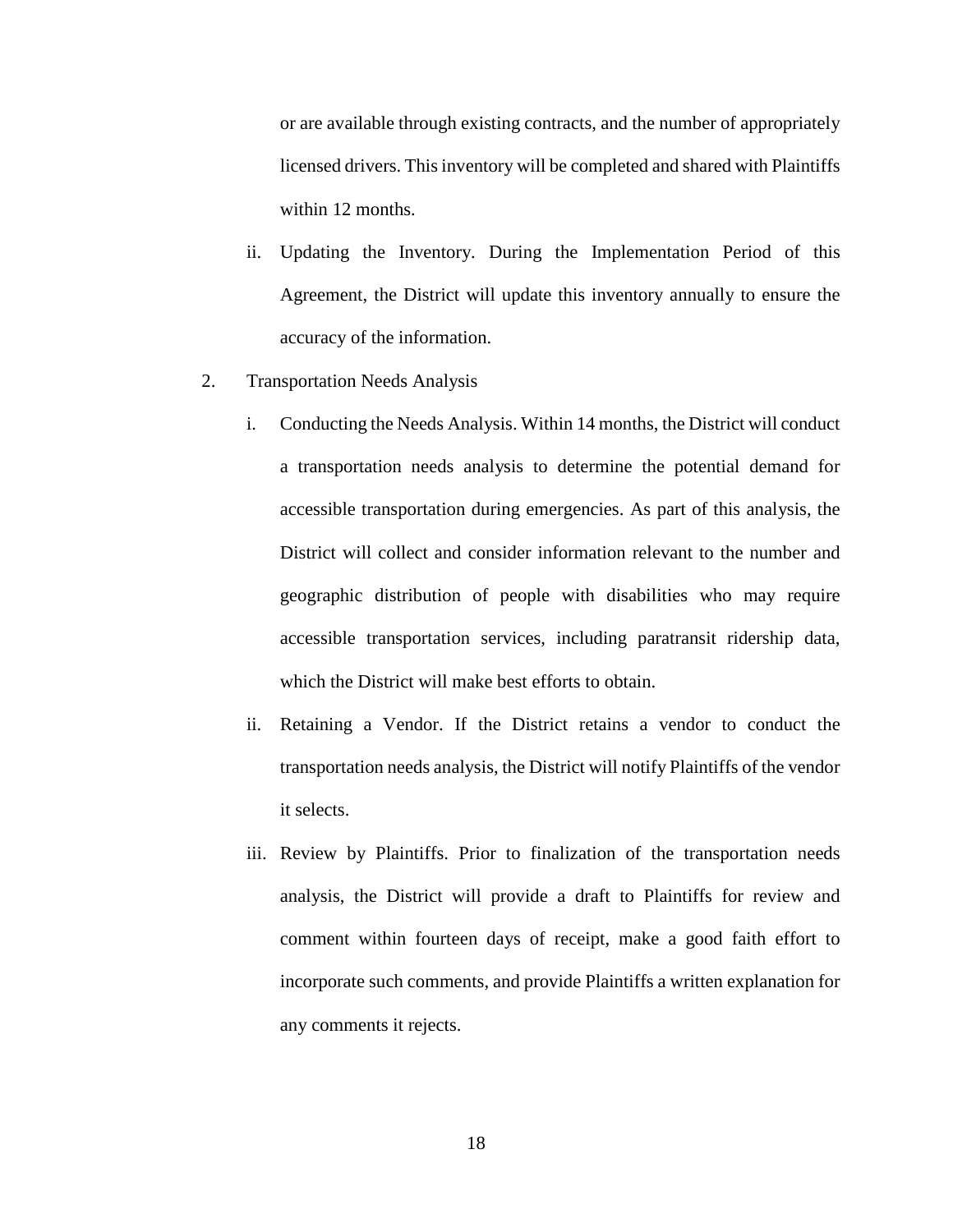- iv. Ensuring Sufficient Quantities. Based on the results of the transportation needs analysis, the District will assess its inventory of existing transportation resources and make best efforts to ensure it is sufficient to meet the potential demand for accessible transportation services during emergencies.
- 3. Training of District Personnel Transporting People with Disabilities
	- i. Training Requirement. Within 30 months, the District will offer to District personnel involved in providing accessible transportation services during emergencies training on current best practices and procedures, specific to their role in emergency response, for providing meaningful access and support to people with disabilities. This effort will include training for DC311 operators that is designed to help them identify and respond appropriately to requests for accessible emergency transportation.
	- ii. Review by Plaintiffs. In the event training materials are created for this purpose, the District will provide drafts of these materials to Plaintiffs for review and comment within fourteen days of receipt, make a good faith effort to incorporate such comments, and provide Plaintiffs a written explanation for any comments it rejects.
- 4. Alerts, Warnings, and Notifications Regarding Accessible Transportation. In the interest of ensuring that important public communications regarding accessible transportation are received by the disability community during emergencies, the District will make best efforts to: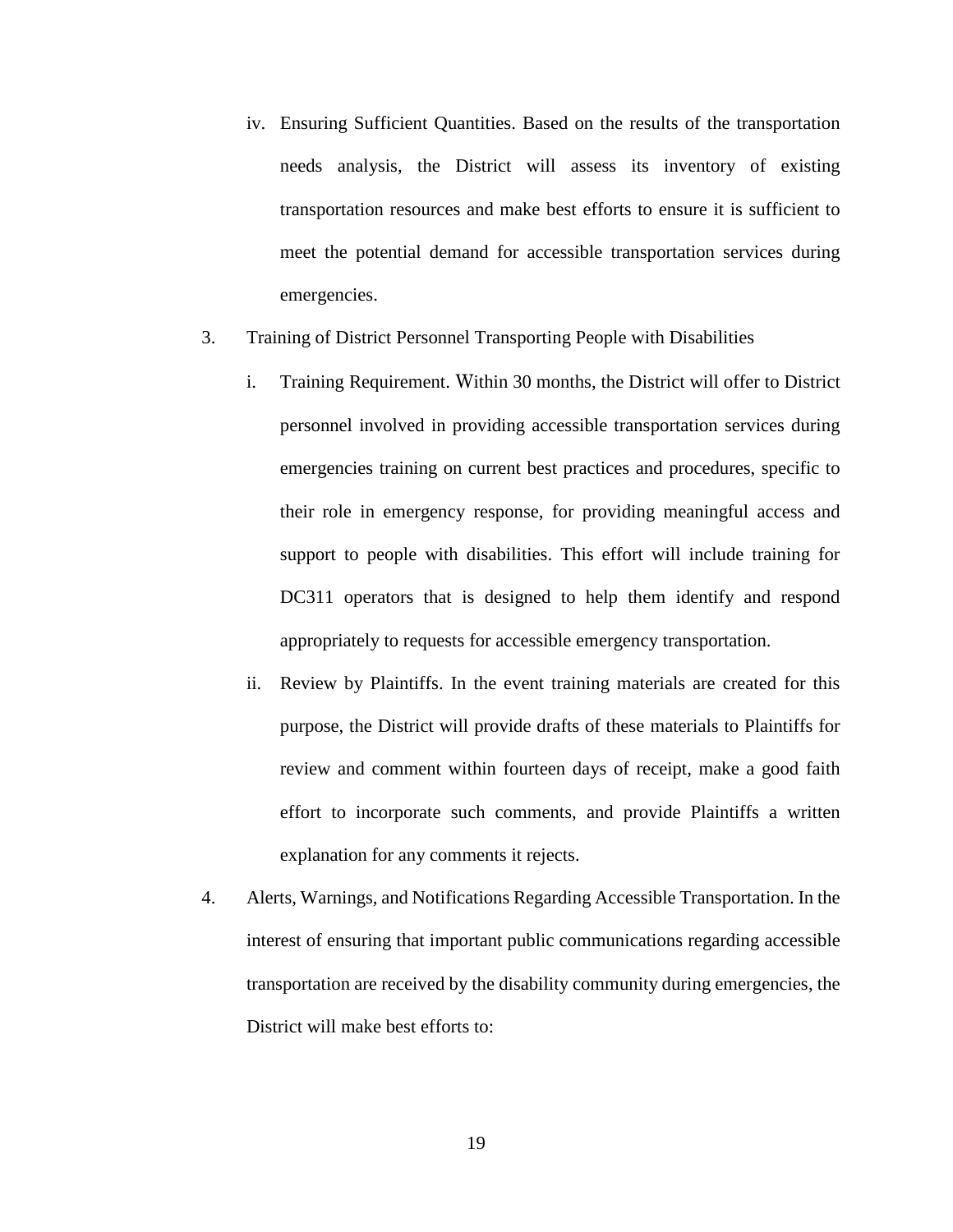- i. Broadcast information related to accessible transportation options using accessible formats and accessible media as described in the Crisis Communications Guide and the procedures in paragraph II.B.2.ii., above;
- ii. Work with providers of accessible transportation services to improve their messaging related to the shutdown and resumption of services as well as the prioritization of accessible seats for people with disabilities;
- iii. Ensure that DC311 contains clear and accurate information regarding accessible transportation options, consistent with the sample messaging provided by Plaintiffs during the implementation period of this Agreement; and
- iv. Evaluate DC311 operators on their use of call-handling procedures related to requests for accessible emergency transportation.
- 5. Updating and Expanding Emergency Operations Plans Related to Transportation. The District has in place emergency operations plans that define the objectives, strategies, and key courses of action for providing transportation services during emergencies. Following completion of the inventory of accessible vehicles and the transportation needs analysis described above, and not later than 26 months from the execution of this Agreement, the District will update and expand its existing plans, coordinating as necessary with government and non-government stakeholders, to clarify the procedures for delivering available emergency transportation services to people with disabilities during notice and no-notice events.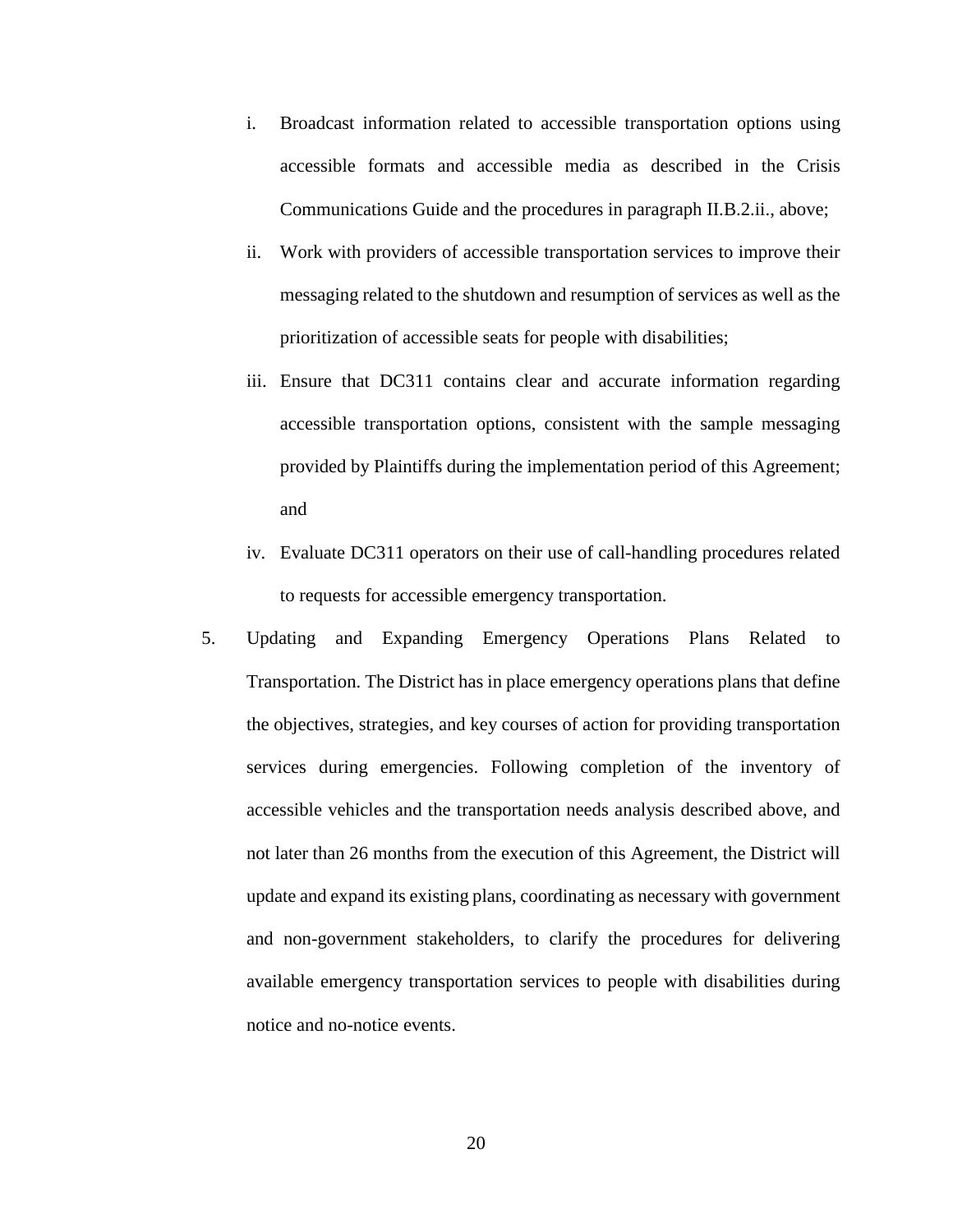- i. Planning Considerations. In updating and expanding the emergency operations plans, the District will consider the following:
	- a. The relevant concept of operations, roles, and responsibilities;
	- b. Standardized triggers for deploying accessible transportation resources during emergencies;
	- c. Protocol for transporting people with caregivers, service animals, and durable medical equipment, and reuniting people with their assistive devices in the event they are separated; and
	- d. Criteria for selecting transfer points, which should prioritize accessibility concerns, including the capacity to make these areas accessible by temporary modification.
- ii. Review by Plaintiffs. Prior to finalization of the planning materials created under this section, the District will provide drafts to Plaintiffs for review and comment within fourteen days of receipt, make a good faith effort to incorporate such comments, and provide Plaintiffs a written explanation for any comments it rejects.

#### **F. Power Outages**

- 1. Access to Power at Post-Disaster Sites.
	- i. The District recognizes the importance of ensuring that people with disabilities who require power as an accommodation have meaningful access to emergency-related services. Therefore, within 24 months, the District will update its emergency operations plans to require that: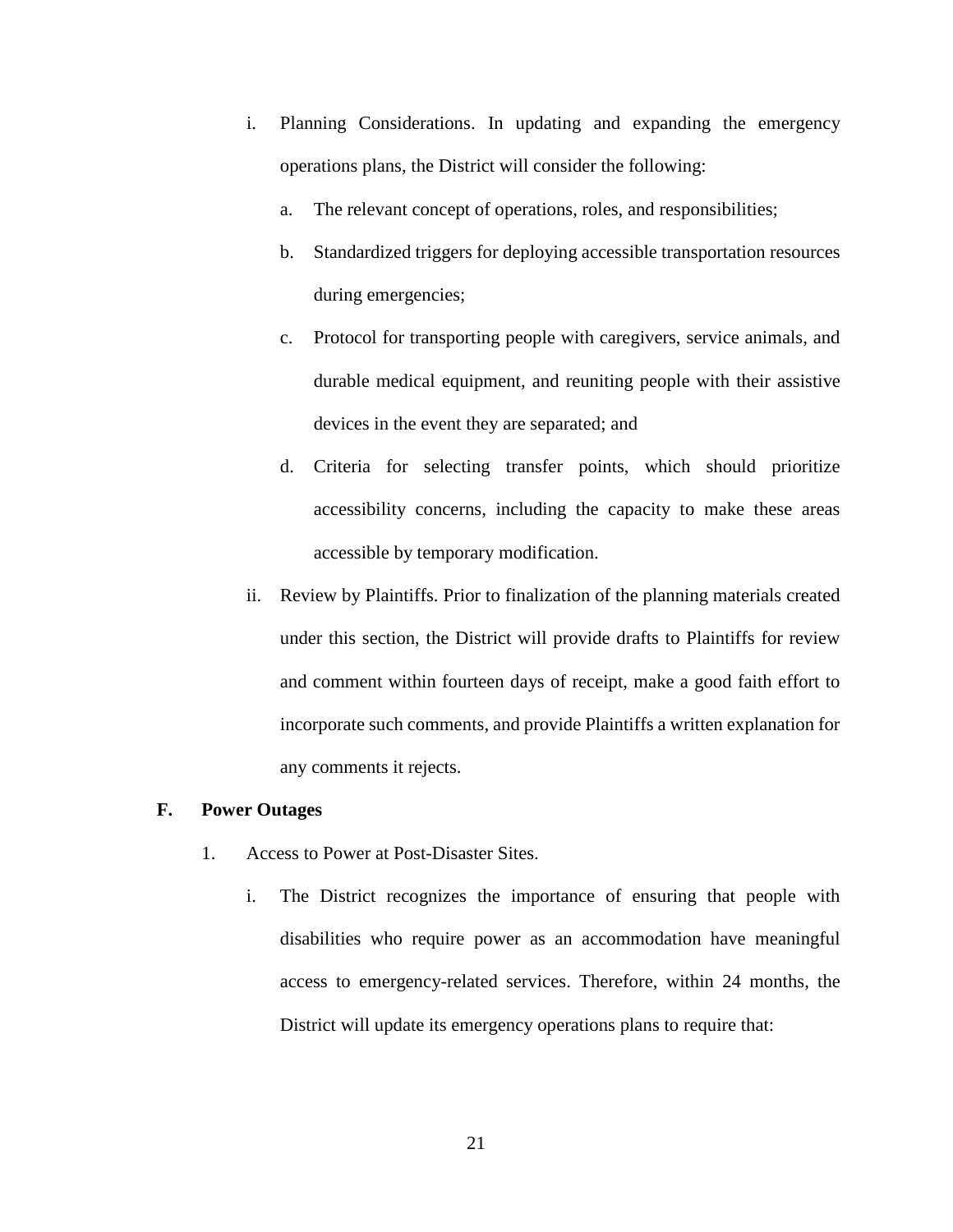- a. All post disaster sites providing services directly to the public will be equipped with power strips or mobile charging devices; and
- b. People with disabilities who need to charge medical or mobility equipment will be given priority access to these resources.
- ii. Review by Plaintiffs. Prior to finalization of the planning materials described above, the District will provide drafts to Plaintiffs for review and comment within fourteen days of receipt, make a good faith effort to incorporate such comments, and provide Plaintiffs a written explanation for any comments it rejects.
- iii. Ensuring Sufficient Quantities. To meet the requirements of this section, the District will regularly assess its inventory of power strips available for use at post disaster sites; should circumstances require the provision of additional power strips, the District will request them through the standard procurement process.
- 2. Communication and Outreach Related to Power Outages
	- i. Steady State Outreach Regarding EMEN Program. Using the methods described in paragraphs II.A.3.ii., and iv., above, the District will disseminate information at least quarterly to the disability community regarding PEPCO's Emergency Medical Equipment Notification Program (EMEN Program).
	- ii. Relaying Public Messaging Regarding Outages. Using the procedures in paragraph II.B.2.ii., above, the District will make best efforts to promptly relay public messaging from utility companies involving planned or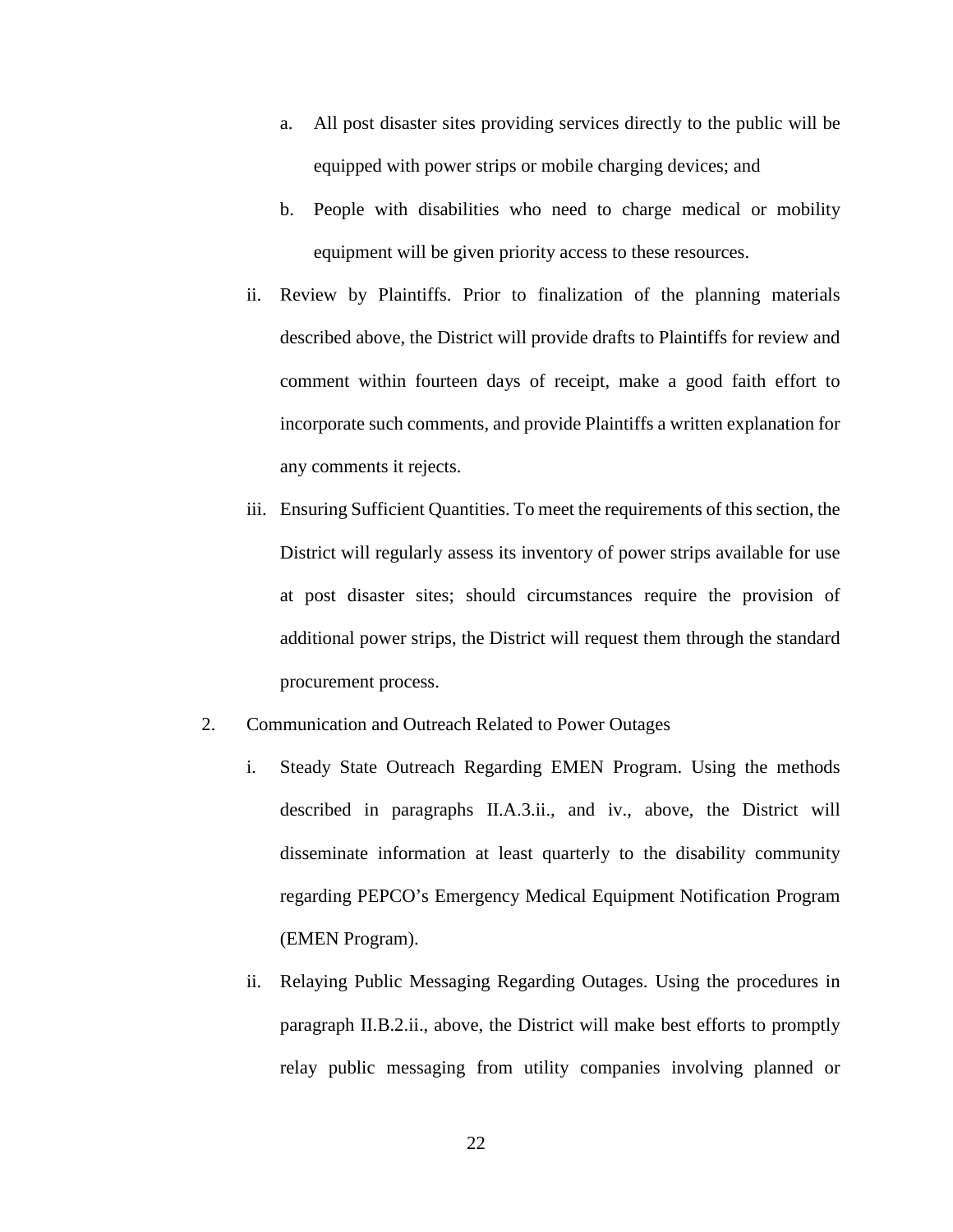potential large-scale electricity outages, including, if available, information concerning power-outage related precautions to be taken in advance.

- iii. Communication During Emergencies. In the event of an emergency causing wide-spread power outages, the District will make best efforts to:
	- a. Provide PEPCO and (upon request) other power companies with available information regarding concentrations of individuals with disabilities for the purpose of informing the prioritization of power restoration;
	- b. Attempt to work with PEPCO to maintain situational awareness regarding the EMEN Program, facilitate PEPCO messaging regarding power usage, and assess power-related needs of critical facilities; and
	- c. Ensure that District messaging regarding power usage complies with the procedures in paragraph II.B.2.ii., above, and the Crisis Communications Guide.

# **G. High-Rise Building Evacuation**

- 1. The High-Rise Evacuation Task Force. Within 45 days, the District will assemble a High-Rise Building Evacuation Task Force (Task Force) responsible for creating a work plan to improve the District's current approach to evacuating people with disabilities from high-rise buildings.
	- i. Task Force Membership. The Task Force will consist of the following members.
		- a. Lead District Agency. HSEMA will serve as the lead agency within the Task Force and designate two representatives to attend each Task Force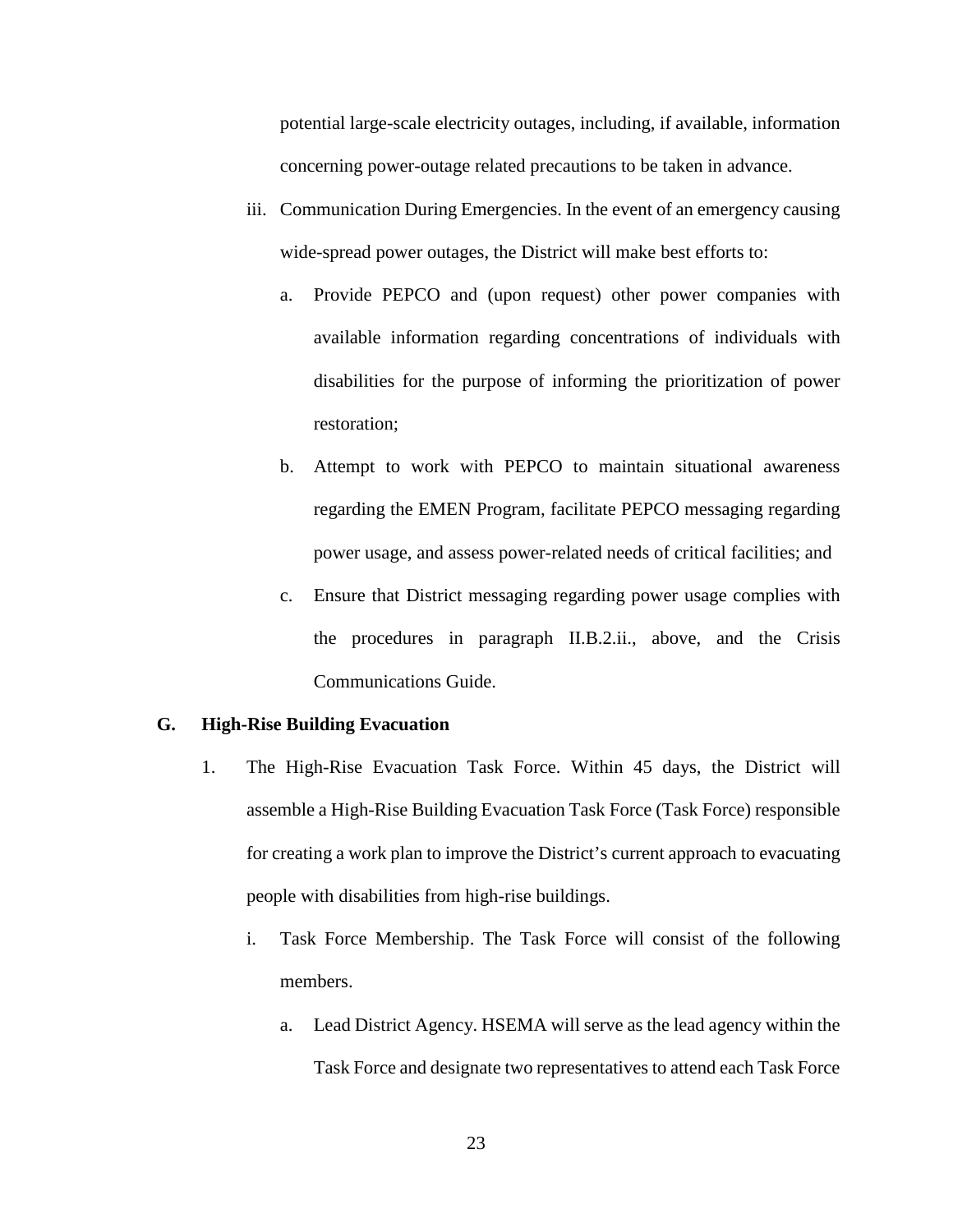meeting, including the DAFN Coordinator, who will be responsible for organizing the efforts of the Task Force as described below.

- b. Primary Support District Agencies. FEMS, DCRA, OUC, and ODR will serve as the primary support agencies within the Task Force. These agencies will each designate one representative to attend each Task Force meeting unless otherwise directed by a representative of HSEMA.
- c. Subject Matter Expert Designated by Plaintiffs. Plaintiffs will designate one subject matter expert (SME) to attend each Task Force meeting. Subject to the execution of the non-disclosure agreement attached as Attachment C, the SME may provide Plaintiffs' counsel with documents created by the Task Force.
- d. Other Participants. Other District agencies and community stakeholders, including members of the disability community, occasionally may be invited to participate in Task Force activities. HSEMA will be responsible for identifying these participants and requesting their involvement. To this end, the District will: Within three months, enter into an MOU with the implementing agencies to establish the roles and responsibilities of each agency; and use, as necessary, the methods described in paragraphs II.A.3.ii., and iv., above, to provide timely and effective notice to community stakeholders that their participation in Task Force activities is required.

24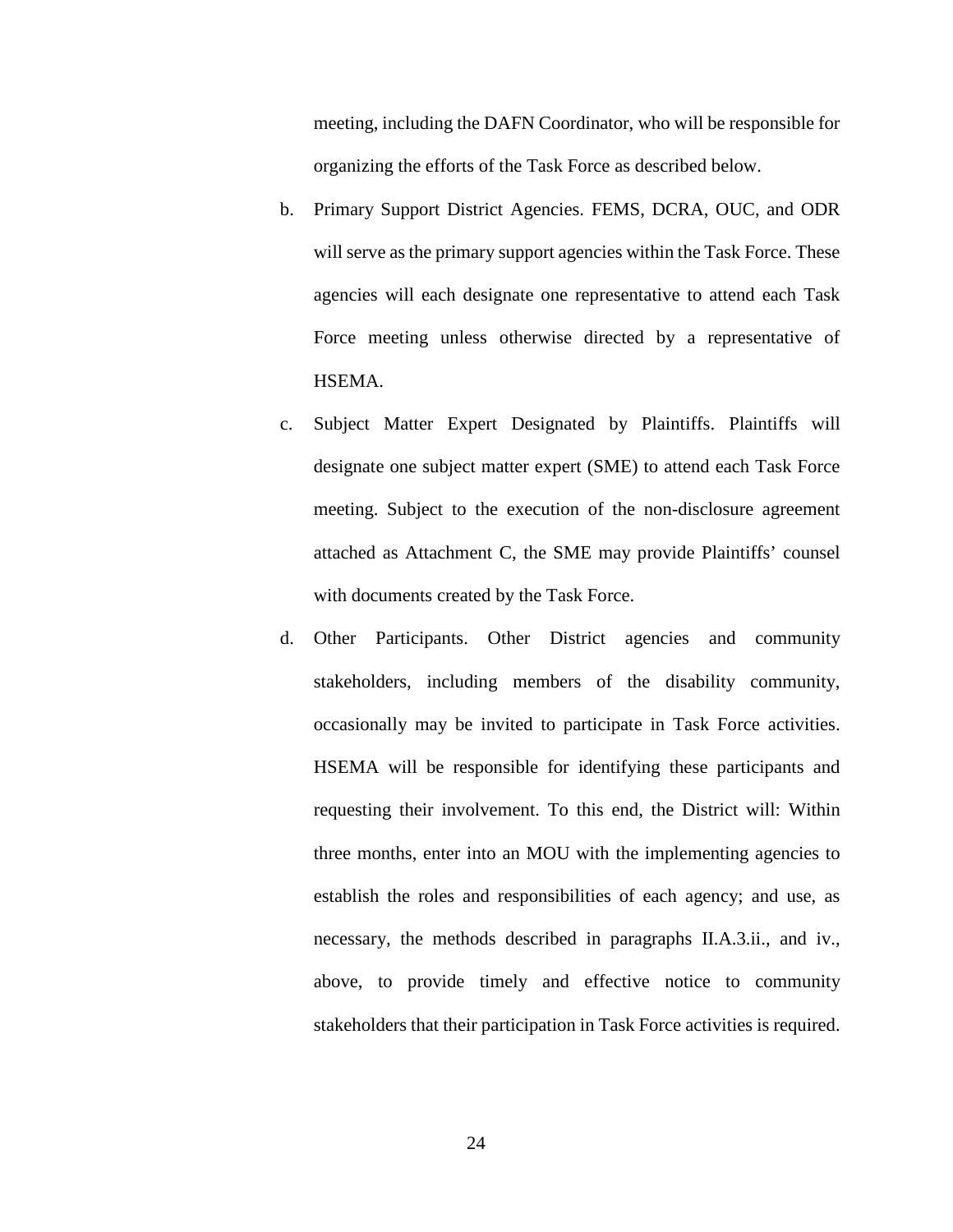- ii. Meetings of the Task Force. The following guidelines will govern regular activities of the Task Force.
	- a. Project Management Plan. As soon as practicable, the Task Force will develop a project management plan that sets forth a schedule of meetings, milestones, and deliverables.
	- b. Regular Meetings. Unless otherwise specified in the project management plan or later decided by agreement of HSEMA and the SME, the Task Force will meet monthly.
	- c. Meeting Minutes. Following each Task Force meeting, an HSEMA representative will prepare a summary report using the template attached as Attachment D.
	- d. Copies to Plaintiffs. Copies of the project management plan and the reports described above will be provided to Plaintiffs' counsel the same day they are made available to Task Force members.
	- e. Public Materials Available in Alternative Formats. In the event the Task Force distributes materials to the public in connection with this Agreement, the District will ensure that they are available in alternative formats, upon request.
- 2. Task Force Deliverables
	- i. High-Rise Building Evacuation Gap Analysis and Report. Within 15 months, the Task Force will analyze and report on gaps in the District's current approach to evacuating people with disabilities from high-rise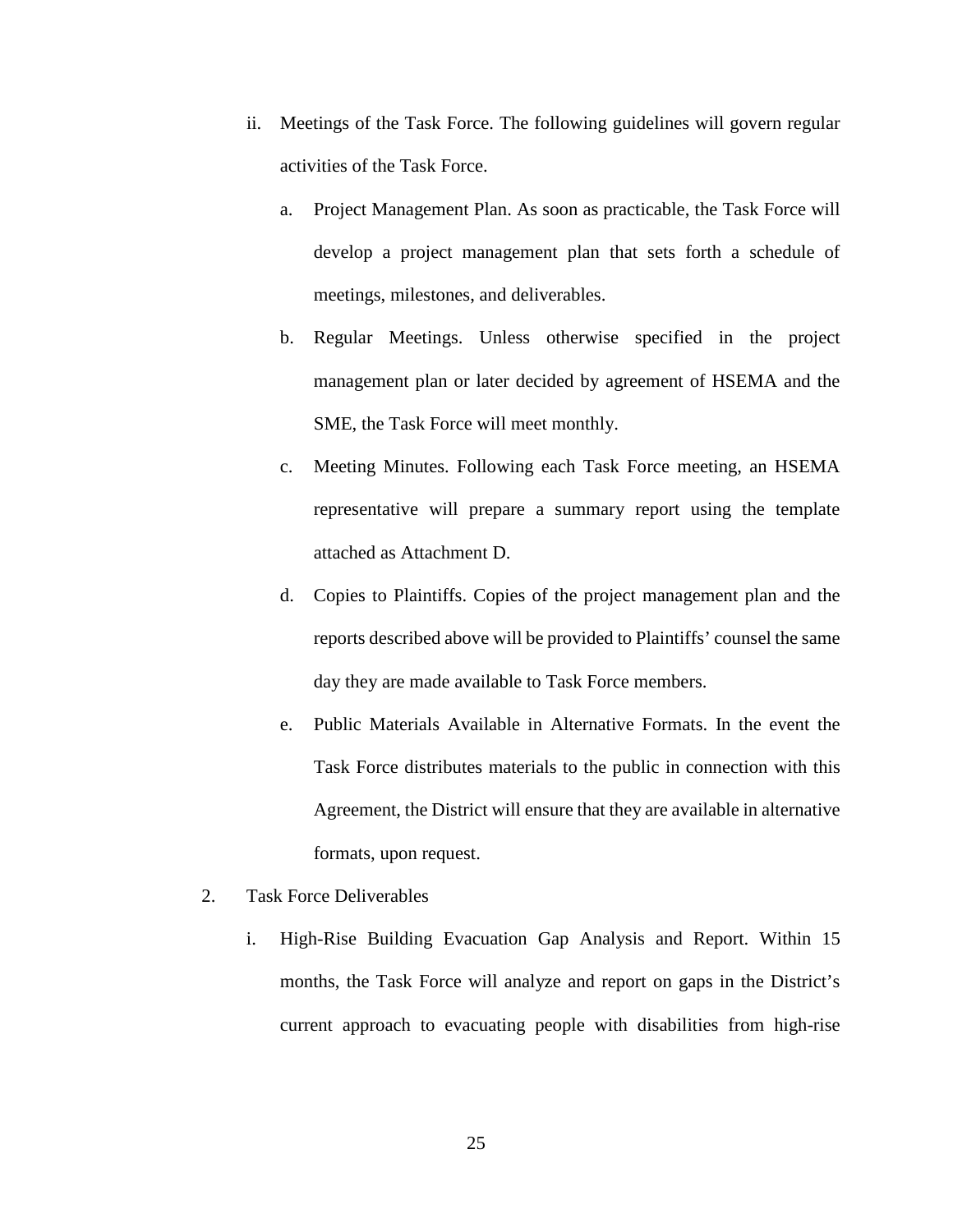buildings. This gap analysis and report will take into account the following considerations:

- a. Local statutes and regulations, including Building Code provisions, related to high-rise building evacuation, any required statutory or regulatory changes, and the process for affecting them;
- b. The District's policies, plans, and procedures related to high-rise building evacuation, including those addressing the movement of durable medical equipment and service animals, and the use of elevators during emergency evacuations;
- c. Training for FEMS first responders related to the evacuation of people with disabilities from high-rise buildings;
- d. The District's capacity to provide effective emergency communications related to high-rise building evacuations using available resources, including DC311;
- e. The District's public awareness efforts regarding high-rise building evacuation, including education and guidance for the disability community and high-rise building owners and occupants related to evacuation plans, chairs and devices;
- f. Evacuation-related training and exercises for high-rise building owners and occupants;
- g. Other jurisdictions' practices and recent research that might inform the District's approach to high-rise building evacuations;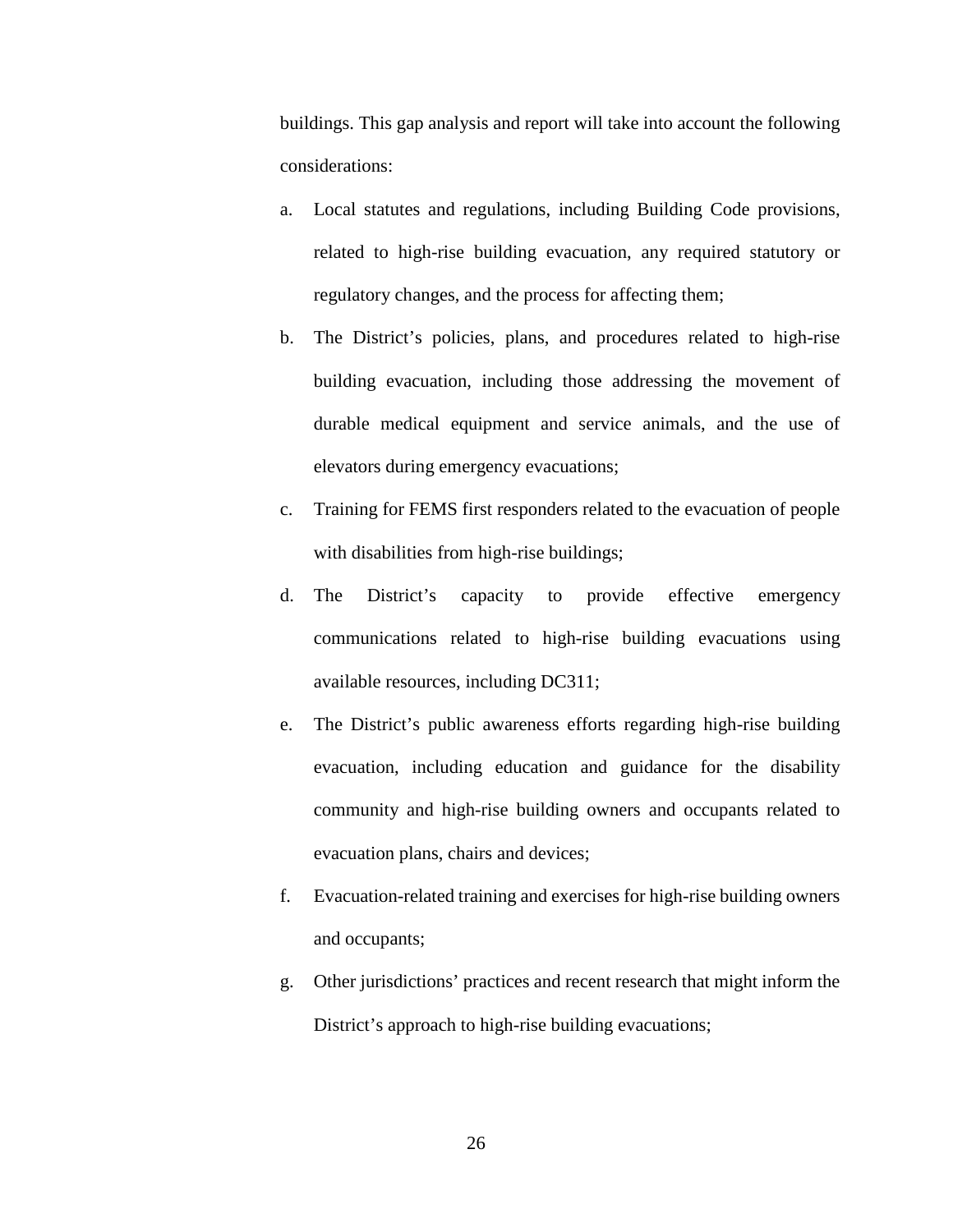- h. The feasibility of using specialized evacuation assistance teams equipped and trained to evacuate people with disabilities from highrise buildings;
- i. The feasibility of using a standardized, low-cost signaling device as a means for people with disabilities to notify first responders of a need for evacuation assistance during emergencies;
- j. Available information regarding high-rise building occupancy in the District, and the extent to which this data can inform District policy related to high-rise building evacuation;
- k. The District's existing inventory of, and potential demand for, evacuation devices for use by first responders during emergencies to evacuate people with disabilities from high-rise buildings; and
- l. The feasibility of requiring or encouraging high-rise building owners to develop individualized evacuation plans for building occupants who may require assistance during an evacuation.
- ii. Recommendations for Addressing Existing Gaps. Within seven months following completion of the gap analysis and report described immediately above, the Task Force will develop recommendations to address existing gaps in the District's approach to evacuating people with disabilities from high-rise buildings. The recommendations should separately address each of the considerations in paragraphs II.G.2.ii.a.-l., above.
- iii. Work Plan for Implementing Task Force Recommendations. Within seven months following the completion of the recommendations described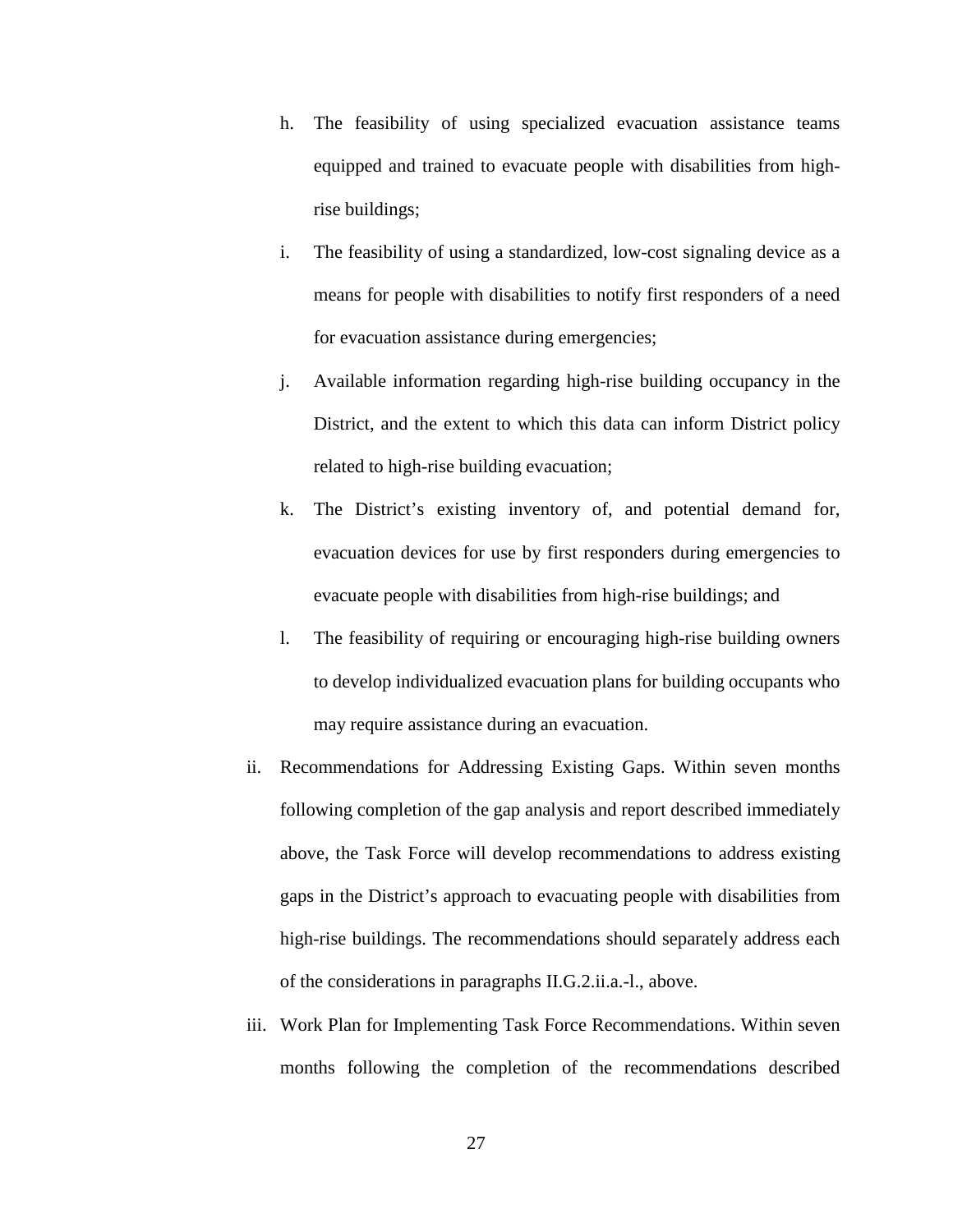immediately above, the Task Force will create a proposed work plan for the District to implement. For each recommendation, the work plan should include the following elements:

- a. A description of the actions to be taken, including any required revisions to District laws, regulations, or planning documents;
- b. An explanation of roles and responsibilities for relevant District and non-District stakeholders;
- c. As necessary, a schedule for related training, exercises, and public outreach;
- d. Proposed timelines for completion of all related deliverables; and
- e. A statement of resources required.
- 3. Miscellaneous Provisions
	- i. Review by Plaintiffs. Prior to finalization of the report, recommendations, and work plan described above in paragraphs II.G.2.i., ii., and iii., respectively, the District will provide a draft to Plaintiffs for review and comment within fourteen days of receipt, make a good faith effort to incorporate such comments, and provide Plaintiffs a written explanation for any comments it rejects.
	- ii. District's Acceptance of Task Force Work Plan. Subject to appropriated funds, and legislative action, as necessary, the District will accept, and make best efforts to implement, the proposed work plan described above in paragraph II.G.2.iii.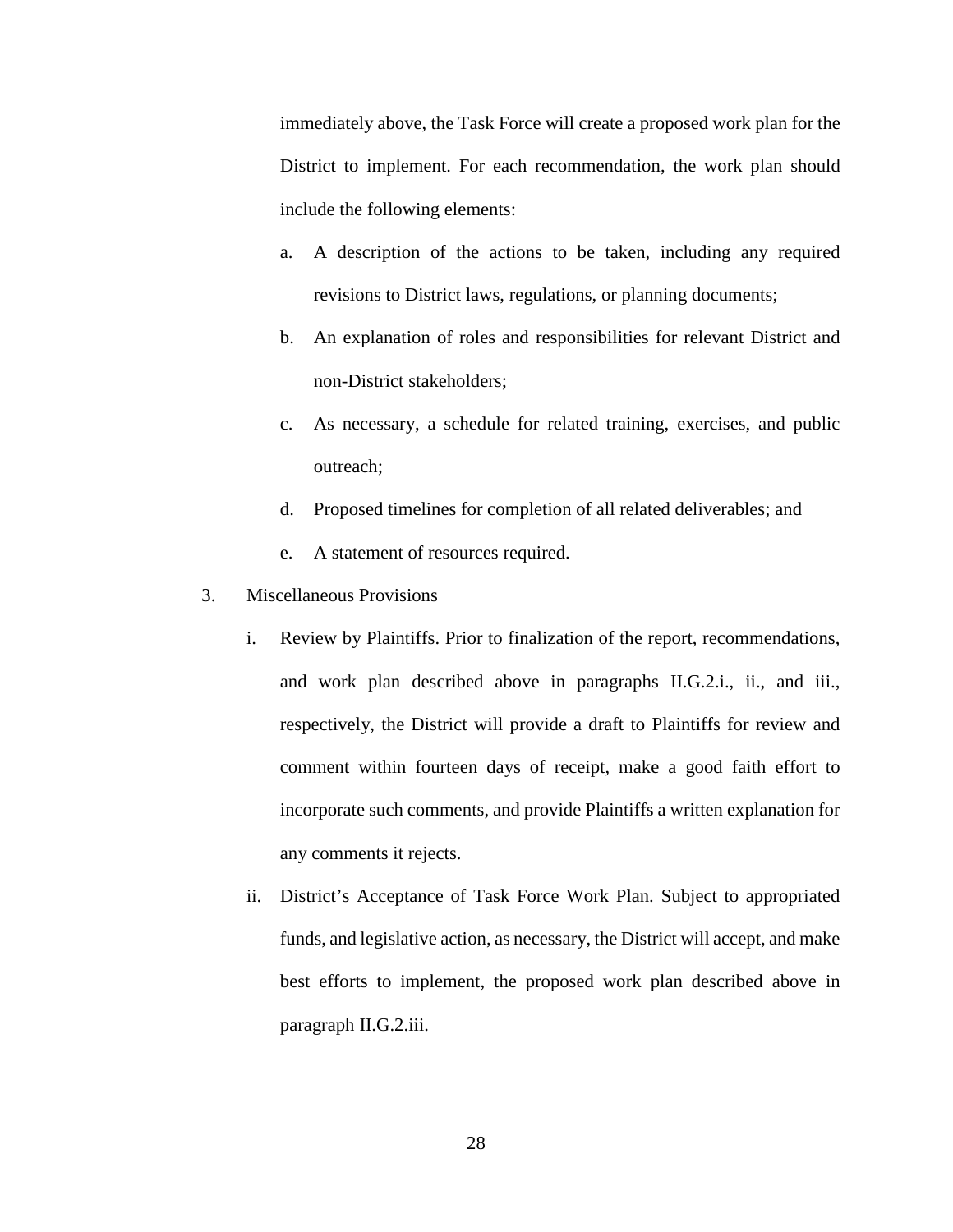iii. Evacuation Chairs in High-Rise Buildings. In addition to the actions specified in the work plan described above in paragraph II.G.2.iii., within 32 months, the District will install evacuation chairs in all occupied highrise buildings it owns and operates and conduct outreach to owners of private high-rise buildings encouraging the purchase and installation of evacuation chairs.

## **III. SETTLEMENT AND RELEASE**

#### **A. Release**

1. Plaintiffs, for consideration of, and strictly subject to, the prospective relief set forth in section II., above, and receipt of \$480,000.00 for attorney's fees and costs, subject to appropriation and cash available, lawful money of the United States, for themselves, their owners, operators, officials, officers, agents, heirs, executors, administrators, employees, and assigns, release and forever discharge the District, its officers, officials, employees, attorneys, agents, and servants, of and from all actions, damages, claims and demands, including attorney's fees and costs, which they, or any person or persons claiming by, through, or under them, now have, could have had, or may have against the District, its officers, officials, employees, attorneys, agents, and servants by reason of or arising out of the events relating to the claims brought by plaintiffs in *United Spinal Association, et al. v. District of Columbia, et al.*, Civil Action No. 14-1528 (CKK) (the Action); provided, however, that Plaintiffs do not release any claim to enforce the terms of this Agreement pursuant to section III.E., below.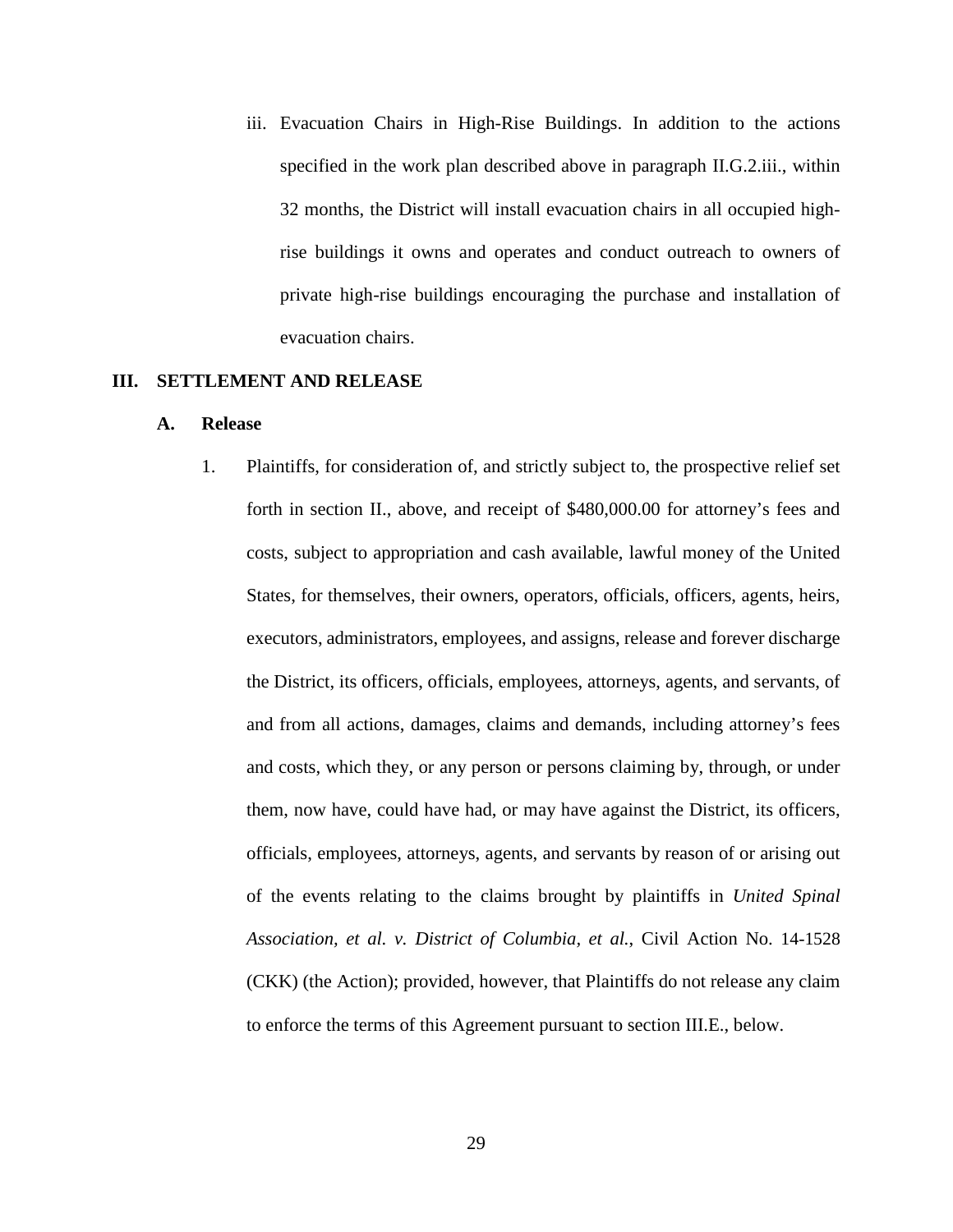2. This release includes all injuries and damages resulting from the facts alleged by plaintiffs, whether now manifest or not, with all direct and indirect consequences now known or that may become known, the intention being to release the District, its officers, officials, employees, attorneys, agents, and servants finally, and absolutely from all liabilities, including all attorney's fees and costs, arising wholly or partially from events relating to the claims brought by plaintiffs in the Action.

#### **B. Attorney's Fees and Costs**

- 1. Within 90 calendar days after execution of this Agreement, dismissal of the Action, and the District's receipt of an original Form W-9 from plaintiffs' counsel, including a tax ID number, the District will pay to plaintiffs' counsel \$480,000.00. The District will pay this amount by check made payable to Disability Rights Advocates, for distribution, as appropriate, to all counsel for plaintiffs, and sent by U.S. Mail to 2001 Center Street, 4th Floor, Berkeley, CA 94704.
- 2. This amount shall fully satisfy all claims for attorney's fees and costs which plaintiffs or any person claiming through plaintiffs may have for legal services provided in the Action, as specified in paragraph III.A.1., above.

## **C. Dismissal and Jurisdiction**

1. Within ten calendar days of execution of this Agreement by all Parties, Plaintiffs will file a stipulation of dismissal, with prejudice, or any other document or motion necessary to effectuate the same result.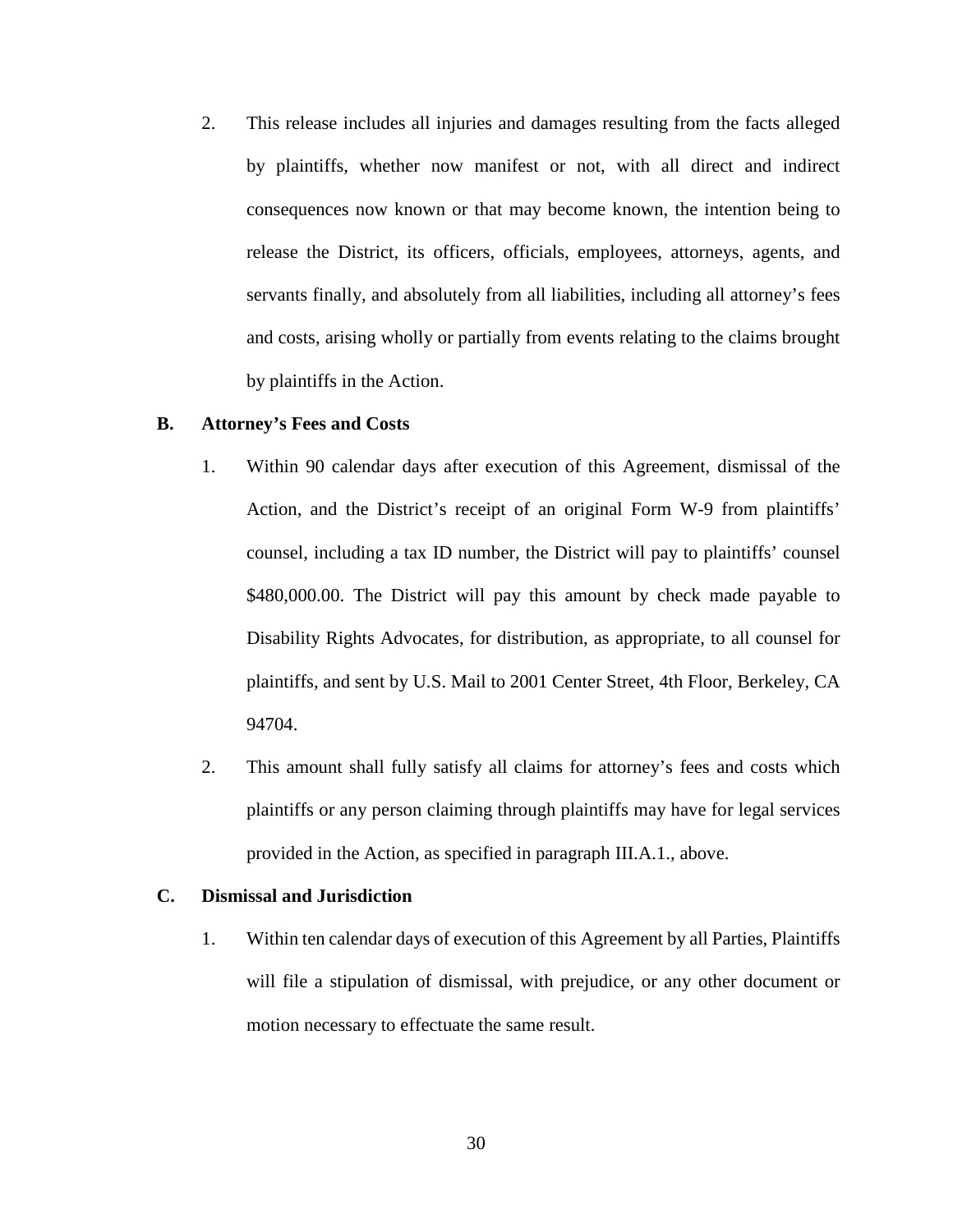2. The Parties acknowledge that the Court's jurisdiction over this case will end upon execution of this Agreement and the filing of the stipulation of dismissal with prejudice or other document described immediately above. Thereafter, this Agreement will be governed by, and construed and enforced under, the laws of the District of Columbia.

# **D. Term of Agreement**

- 1. Unless an extension is authorized in writing, duly executed by both parties, or established by judicial order resulting from an enforcement action brought under paragraphs III.E.2.i.-iv., below, the Parties' rights and obligations under this Agreement shall expire at 11:59pm on the last day of the Implementation Period.
- 2. Notwithstanding the foregoing, the terms of this Agreement shall remain in effect pending resolution of any enforcement proceedings commenced pursuant to the following subsection, provided that the notice required by paragraph III.E.1., is sent by the Enforcing Party at least 90 days before the expiration of the period established by this Section.

#### **E. Enforcement**

- 1. Alternative Dispute Resolution
	- i. If either Party seeks to enforce the terms of this Agreement, counsel for the enforcing Party will first provide written notice to opposing counsel, pursuant to paragraph III.G., describing the alleged violation, the basis for the allegation, and the relief sought.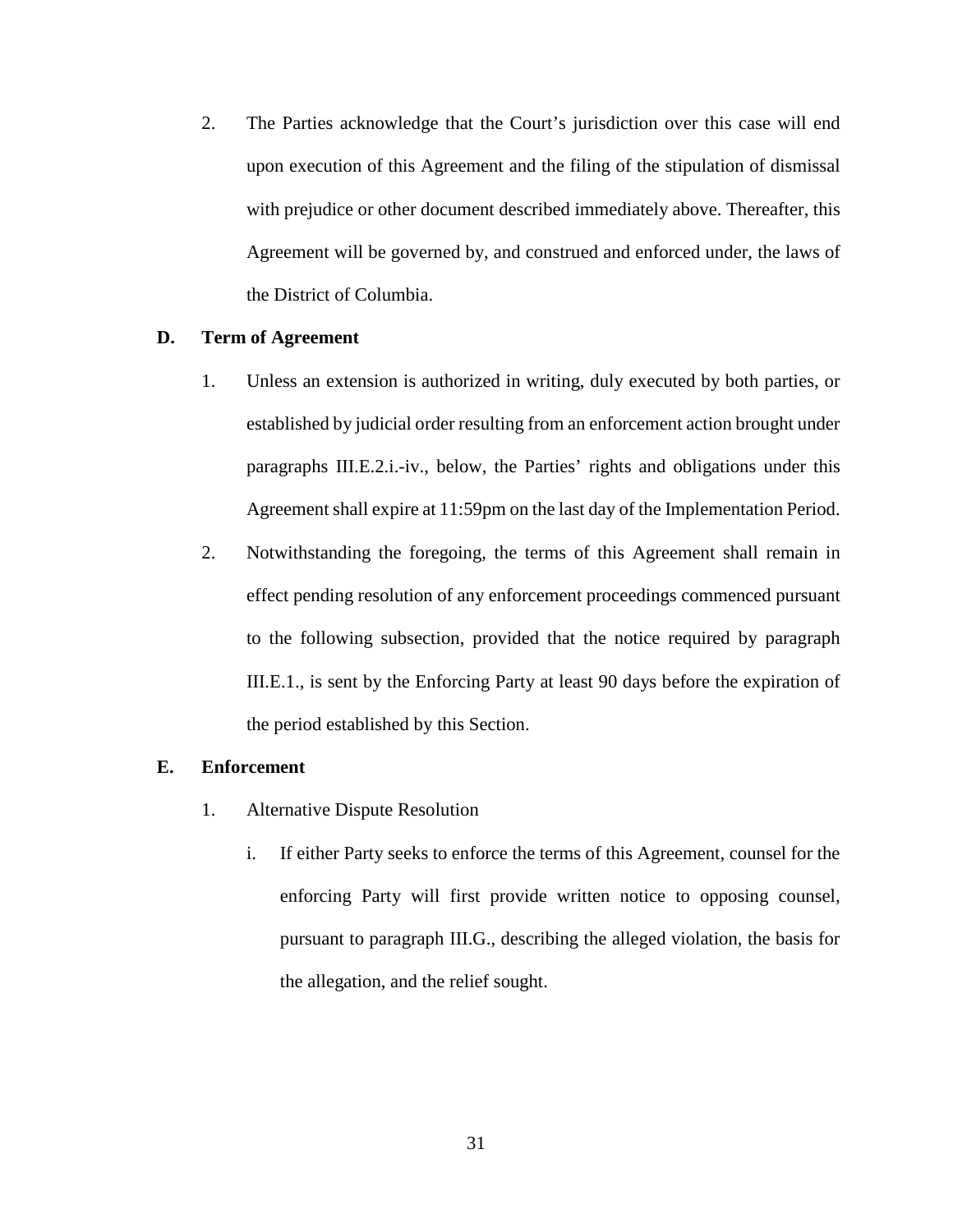- ii. Within 30 days after receipt of the notice described in the preceding paragraph, counsel for the Parties shall meet and confer in a good faith effort to resolve the dispute.
- iii. If the parties are not able to resolve their dispute through the meet and confer negotiations described in the preceding paragraph, the Parties agree to mediate the dispute before a mediator selected by agreement of the Parties. The parties will split the costs of the mediator and bear their own attorney's fees resulting from the mediation.
- iv. A party seeking to enforce the terms of this Agreement must exhaust the non-judicial remedies described in this section prior to filing the enforcement action described immediately below.
- 2. Enforcement Action
	- i. If the Parties are unable to resolve their dispute through mediation, an alleged violation of this Agreement shall be exclusively enforceable as a breach of contract claim in District of Columbia Superior Court.
	- ii. The Parties agree to proceed in Superior Court under a Track 1 Scheduling Order or comparable schedule that ensures the action moves forward expeditiously.
	- iii. In any action filed in Superior Court to enforce the terms of this Agreement within three years of the Effective Date, the prevailing party shall be entitled to recover reasonable attorney's fees and costs incurred in bringing the action, in an amount to be determined by the court. The amount of any such award shall not include attorney's fees or costs related to dispute resolution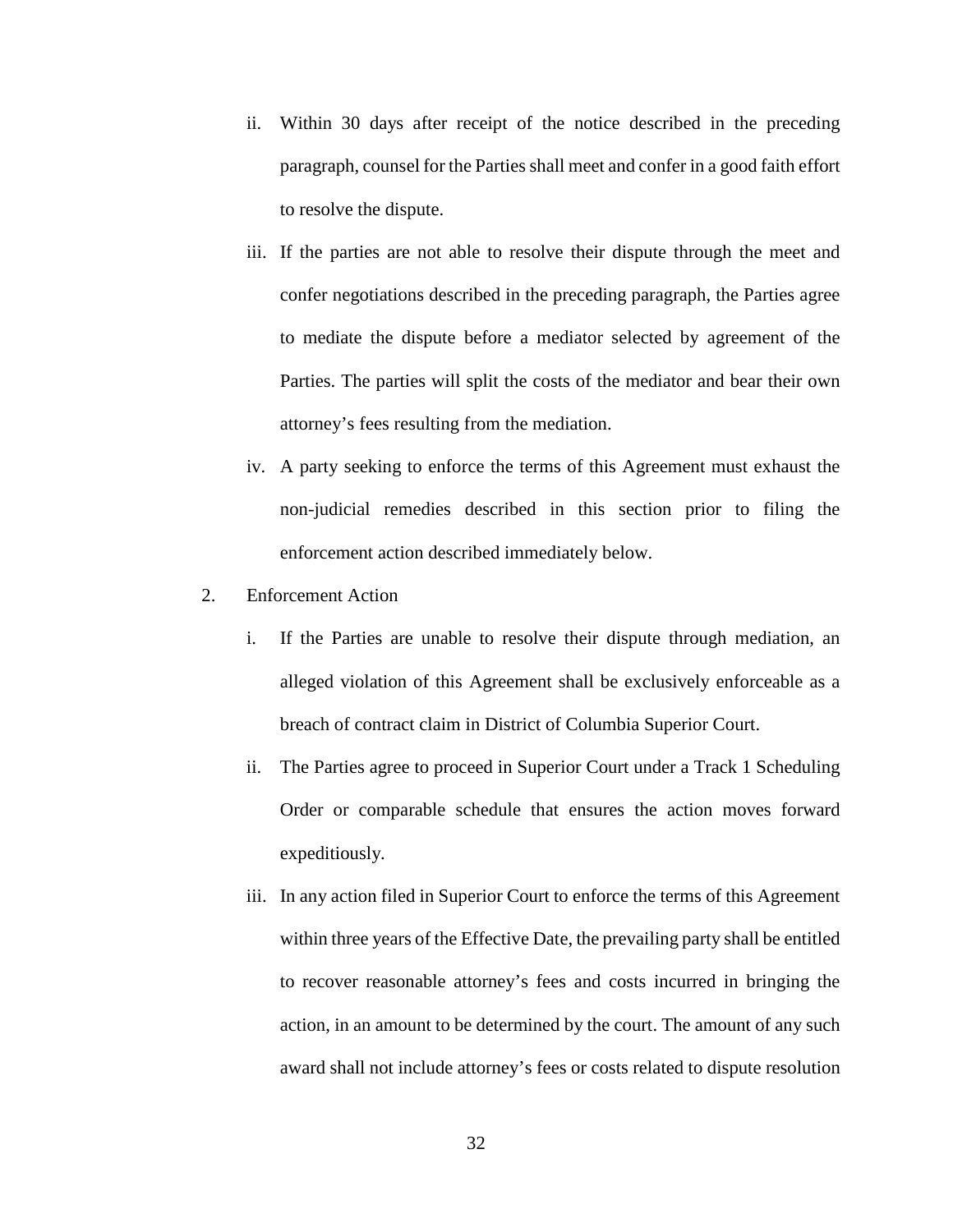activities that preceded the filing of the complaint in Superior Court, including those outlined in paragraphs III.E.1.i.-iv., above.

iv. Notwithstanding the foregoing, no provision of this Agreement shall be enforced in a manner that would require a fundamental alteration of, or create an undue hardship on, any District program, activity, or service.

# **F. Reporting**

- 1. Bi-Annual Reports
	- i. Twice yearly during the Implementation Period of this Agreement, the District will provide plaintiffs a written report containing:
		- a. A description of the material steps taken during the preceding sixmonth period to implement the Prospective Relief set forth in section II., above;
		- b. A list of all aspects of the Prospective Relief that have been completed as of the report date; and
		- c. An explanation of any actual or anticipated barriers to implementing the Prospective Relief, including delays in meeting any of the specified deadlines, and Defendants' proposal for remedying the problem.
	- ii. The District shall produce the reports described immediately above on the last day of the month, beginning the sixth full month following execution of this Agreement.
- 2. Plaintiffs' Right to Request Information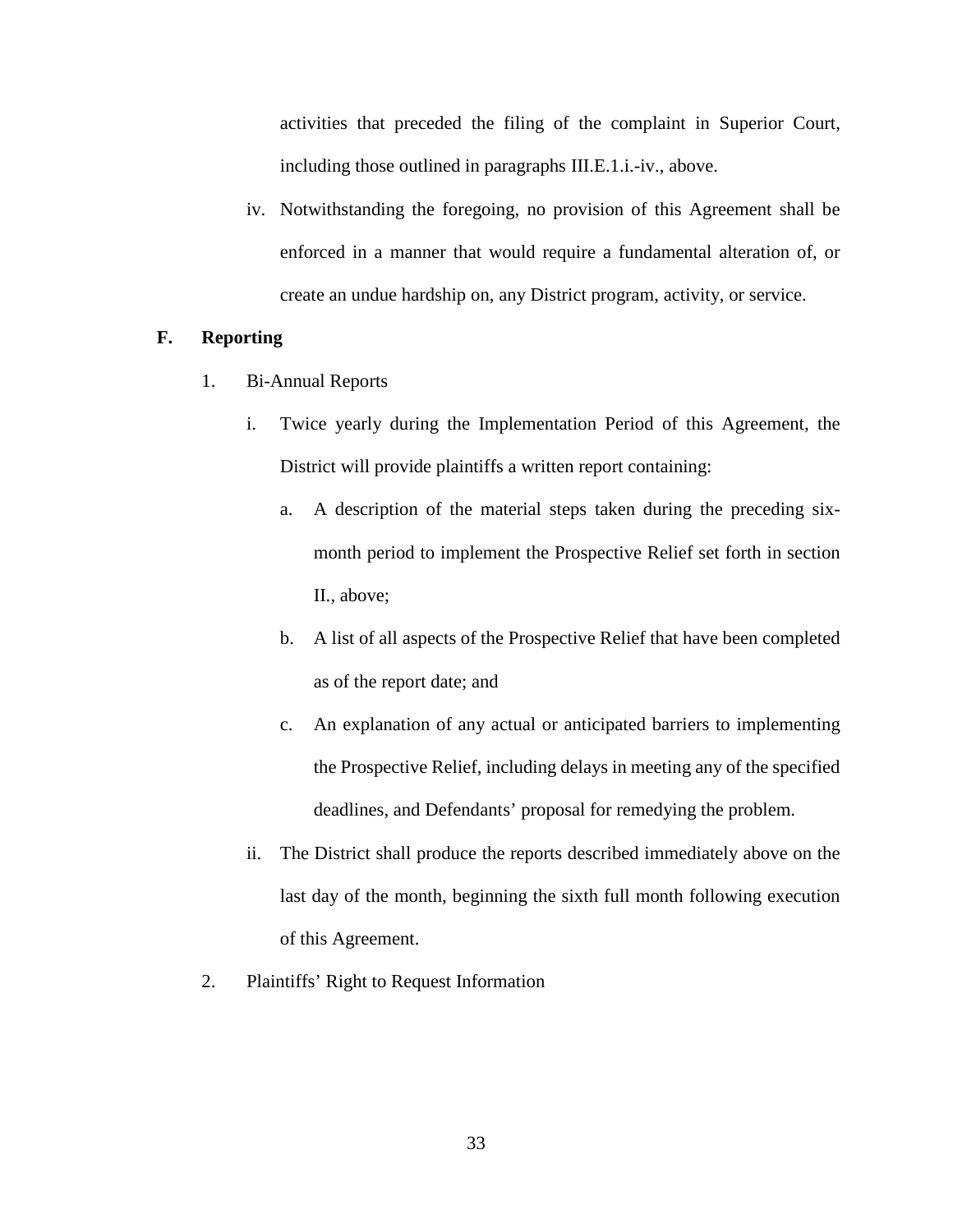- i. Within 30 days of receiving a report under this Agreement, plaintiffs may submit to the District reasonable comments and requests for additional information regarding matters contained in the report.
- ii. The District agrees to make a good faith effort to respond to any comments and requests for additional information received from plaintiffs pursuant to the preceding paragraph within 30 days of receipt.

# **G. Party Contacts and Correspondence**

- 1. The Director of HSEMA will serve as the District's primary point of contact for matters related to the implementation of this Agreement. Unless otherwise notified in writing, plaintiffs should send all correspondence concerning the Agreement, in electronic format, to Director Chris Rodriguez at [chris.rodriguez@dc.gov,](mailto:chris.rodriguez@dc.gov) with copies to Assistant Attorney General Matthew Blecher at matthew.blecher@dc.gov, and Senior Assistant Attorney General Andrew Saindon at andy.saindon@dc.gov.
- 2. Unless otherwise notified in writing, the District should send all correspondence concerning this Agreement, in electronic format, to the following recipients: Rebecca Rodgers, at rrodgers@dralegal.org; Brianna Silverstein, at brianna.silverstein@dbr.com; and Hannah Lieberman, at Hannah\_Lieberman@washlaw.org.

## **H. Miscellaneous Provisions**

1. Neither this Agreement nor the payment hereunder shall be subject to assignment. The Parties stipulate, agree, and acknowledge that this Agreement is not intended to create any third-party beneficiaries.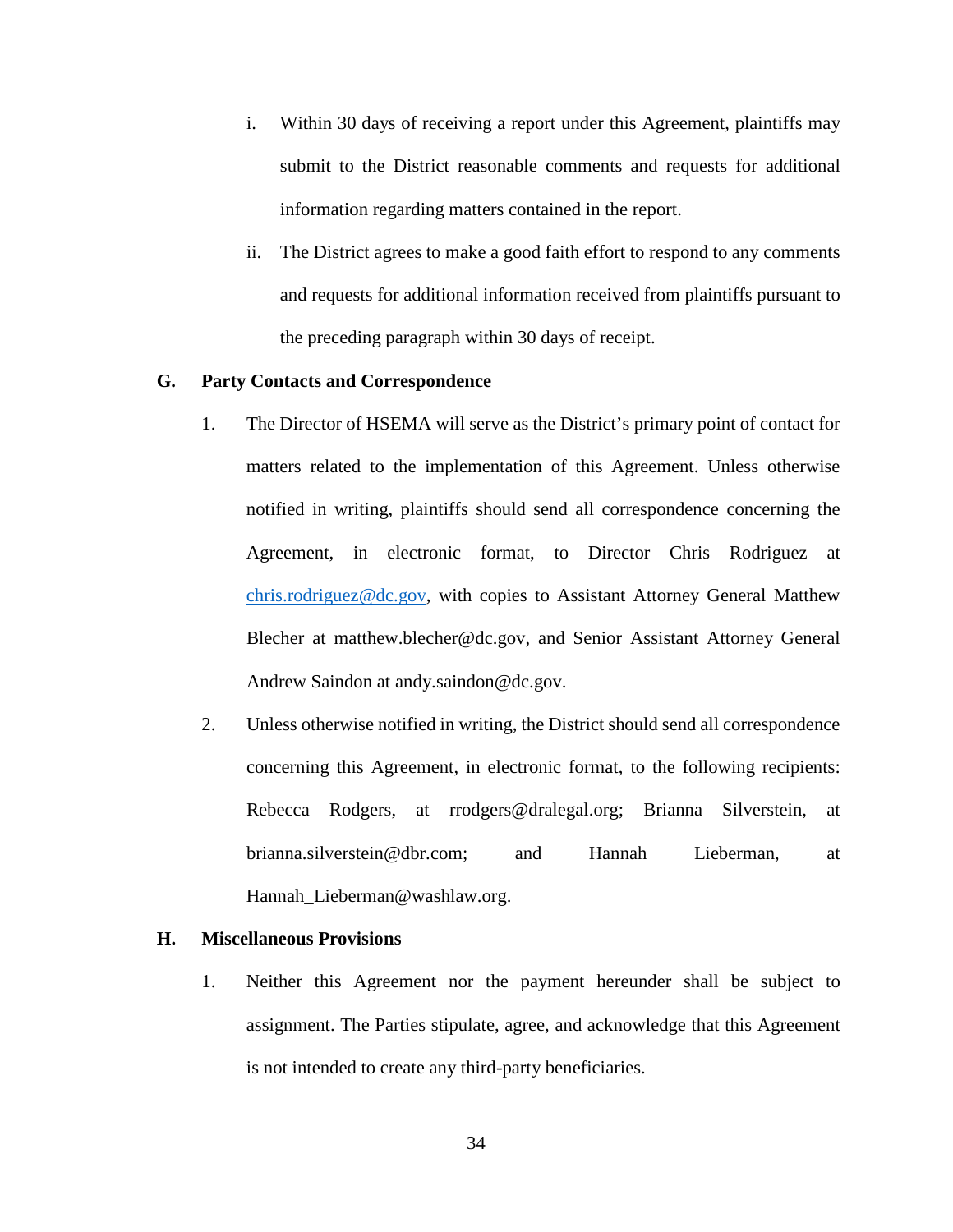- 2. Nothing in this Agreement is an admission of liability, duty, or wrongdoing by any Party or an admission that any policy, practice, or procedure of the District, its officers, officials, employees, attorneys, agents, and servants, at any time or in any way violated federal or District of Columbia law. The District denies all liability and all factual claims asserted by plaintiffs. This Agreement shall have *res judicata* and collateral estoppel effect as to the Parties.
- 3. This Agreement may not be altered, amended, modified, or otherwise changed except by a writing duly executed by the Parties.
- 4. The Parties agree that this Agreement constitutes the entire agreement between the Parties and supersedes any oral or written communications regarding this Agreement.
- 5. This Agreement shall be construed without regard to any presumption or other rule of law requiring construction against the Party who caused it to have been drafted.
- 6. District of Columbia Superior Court Rule of Procedure 6(a) shall govern the computation of any period of time prescribed or allowed under this Agreement.
- 7. The Parties have read this Agreement, have had a full opportunity to consult, and have consulted, with legal counsel regarding it, and have signed this Agreement voluntarily and freely and with the full understanding of its terms. The Parties further understand and agree that each has relied wholly upon its own judgment, belief, and knowledge of the nature, extent, effect, and duration of the Action, and enter this Agreement without reliance upon any statements or representations by any other Party or its representatives except those set forth in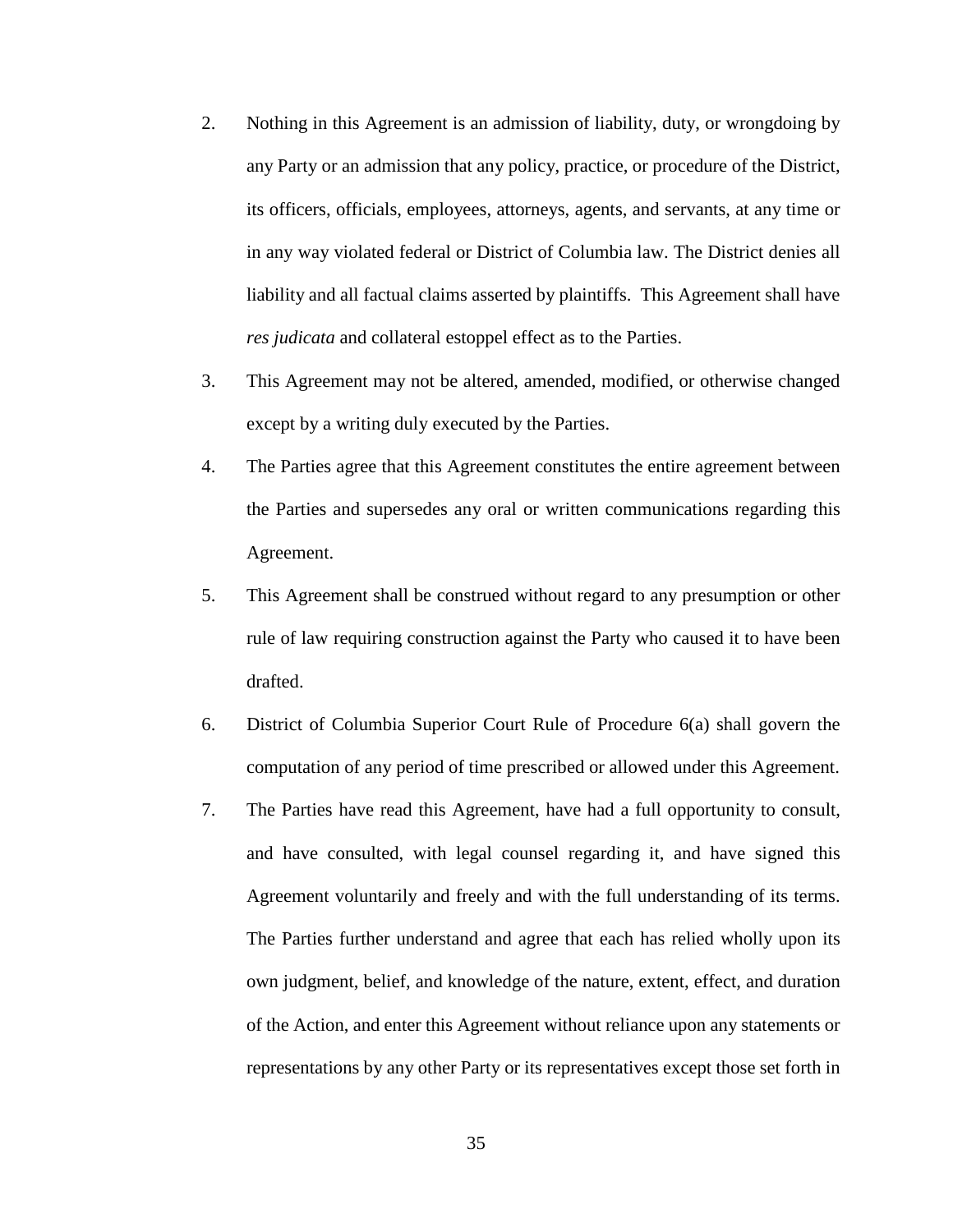this Agreement. Each Party waives and assumes the risk of all claims that exist as of the date of this Agreement or in the future, which that Party does not know of or suspect to exist, whether through ignorance, oversight, error, negligence, or otherwise, regarding either facts or law, and which, if known, would materially affect its decision to enter this Agreement.

- 8. The undersigned representatives of the Parties certify that they are fully authorized to enter into and to execute the terms and conditions of this Agreement and to make such Agreement fully and legally binding upon and enforceable against every Party on whose behalf they have executed this Agreement. The individual signing for the District is its official acting within the scope of his or her authority. The Parties stipulate, agree, and warrant that they will not challenge or contest in any way the capacity or the authority of any Party to make the agreements, covenants, and stipulations.
- 9. Provided that all Parties execute a copy of this Agreement, the Agreement may be executed in counterparts, each of which shall be deemed an original and all of which together shall constitute the same instrument. Executed copies of this Agreement may be delivered by electronic mail or other comparable means. This Agreement shall be deemed fully executed on the date of execution by the last signatory.

# [SIGNATURE PAGES TO FOLLOW]

36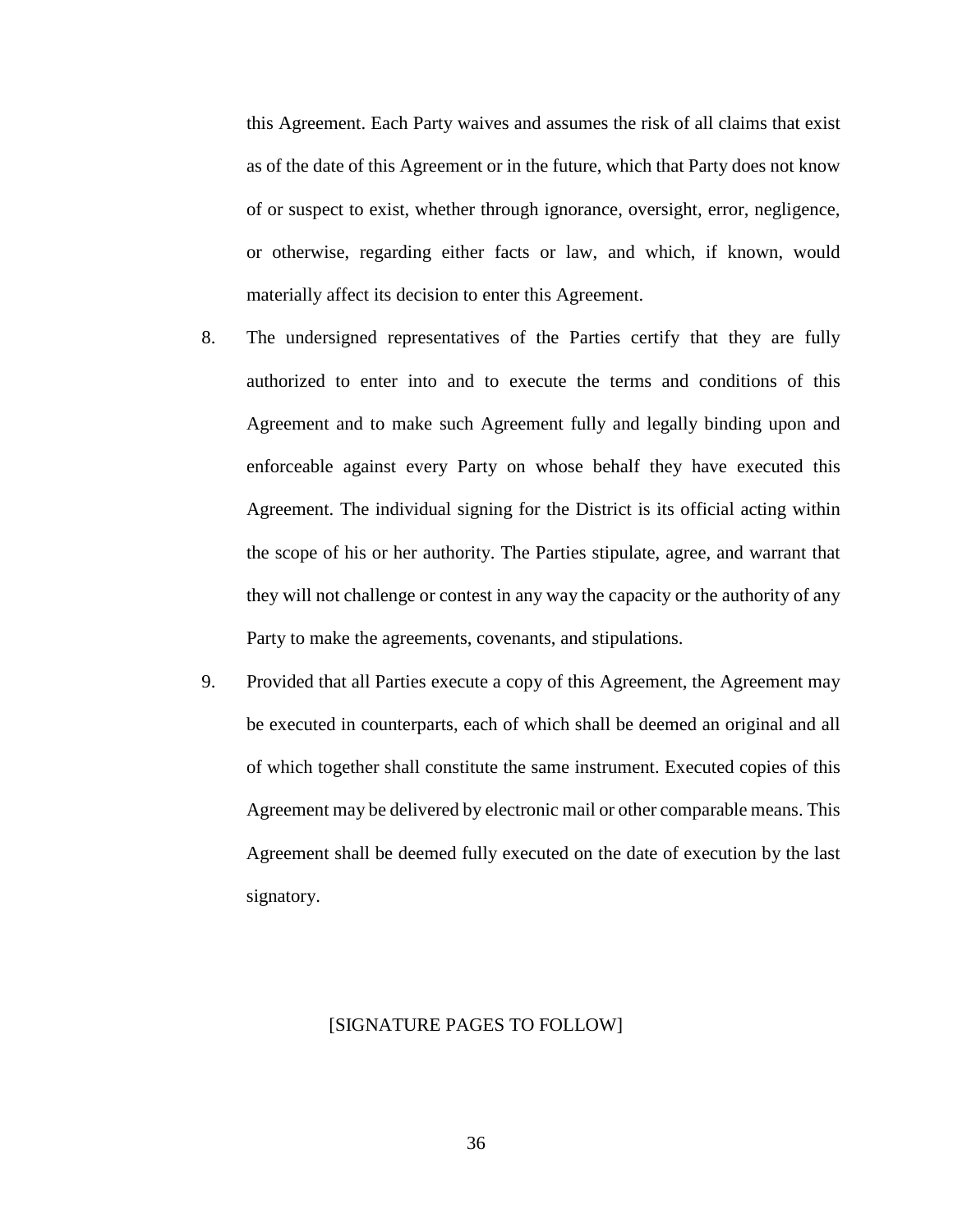# **ACCEPTED BY PLAINTIFFS:**

| <b>VNITED SPINAL ASSOCIATION</b> |    | on $3/29/19$ | , 2019 |
|----------------------------------|----|--------------|--------|
| DC CENTER FOR INDEPENDENT LIVING | on |              | ,2019  |
| <b>PAMELA CARREKER</b>           | on |              | ,2019  |
| <b>AMBER KEOHANE</b>             | on |              | ,2019  |

# [REMAINDER OF PAGE INTENTIONALLY LEFT BLANK]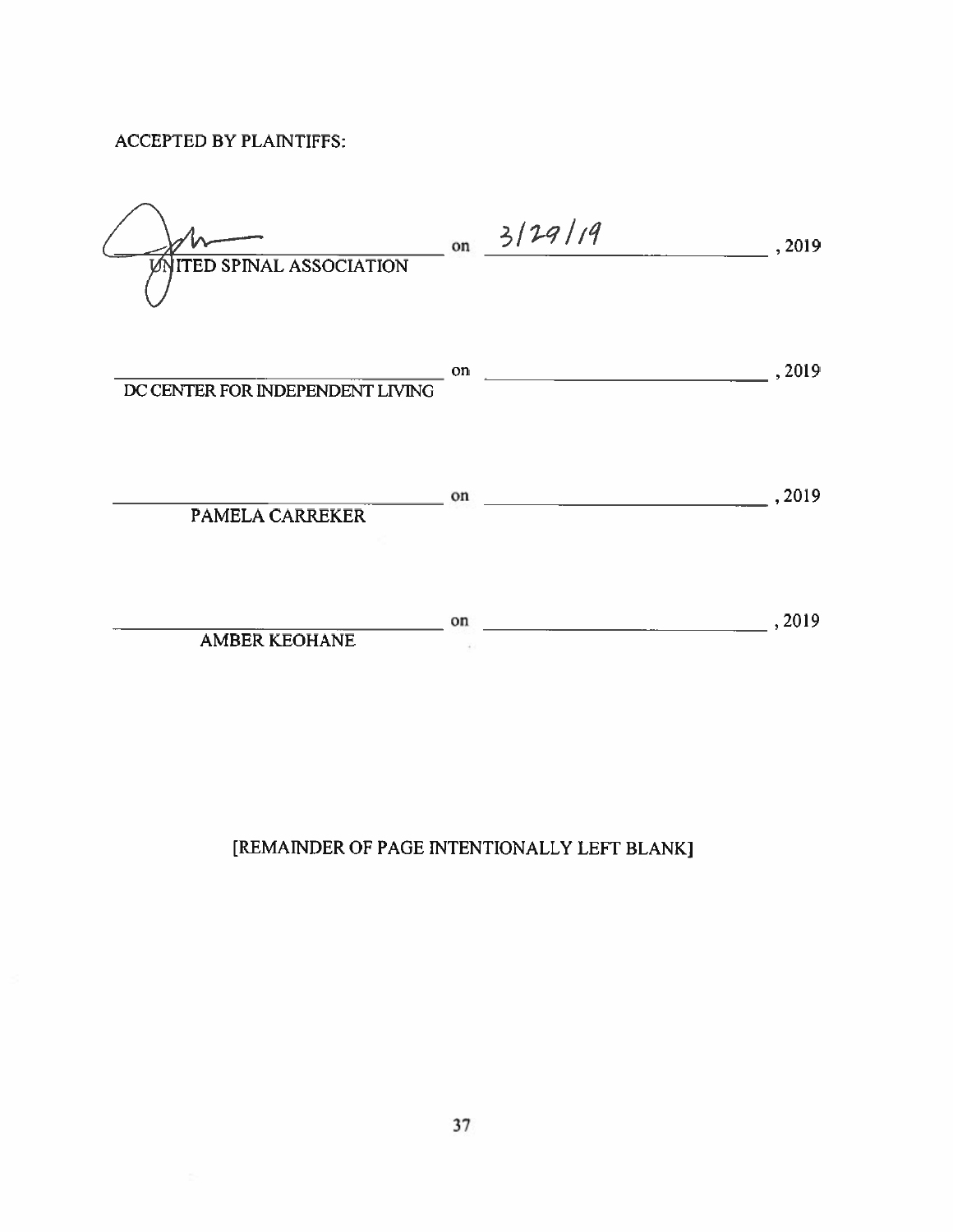#### **ACCEPTED BY PLAINTIFFS:**



 $\sim$  , 2019  $\equiv$  on AMBER KEOHANE

[REMAINDER OF PAGE INTENTIONALLY LEFT BLANK]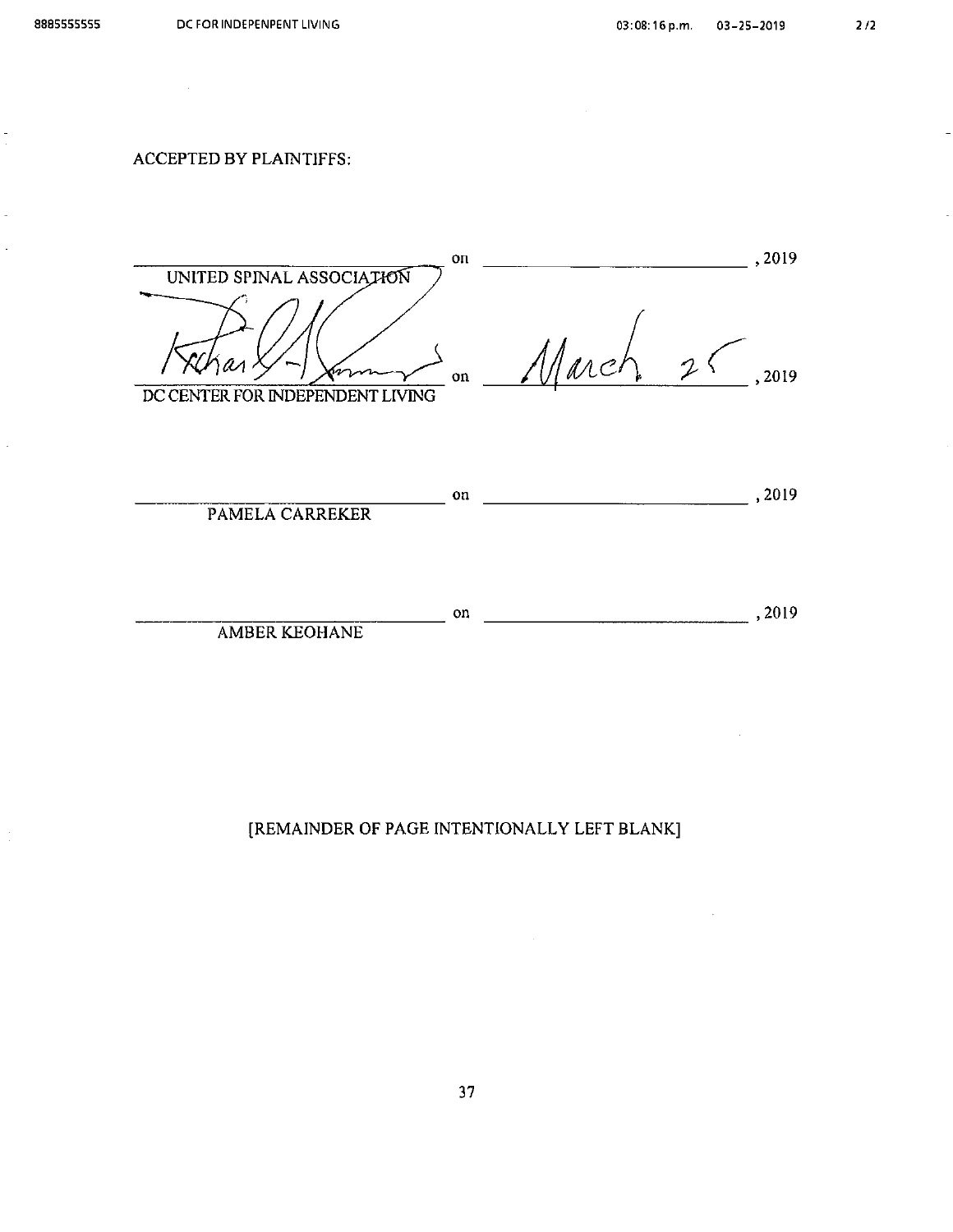上 XX X

#### ACCEPTED BY PLAINTIFFS:

 $\frac{1}{2019}$  $^{\rm on}$ UNITED SPINAL ASSOCIATION  $, 2019$  $\circ$ n DC CENTER FOR INDEPENDENT LIVING  $3 - 25 - 19$ . 2019  $526$ on  $\overline{\phantom{a}}$ PAMELA CARREKER , 2019 on **AMBER KEOHANE** 

#### [REMAINDER OF PAGE INTENTIONALLY LEFT BLANK]

37

 $\leftarrow$  Q Q >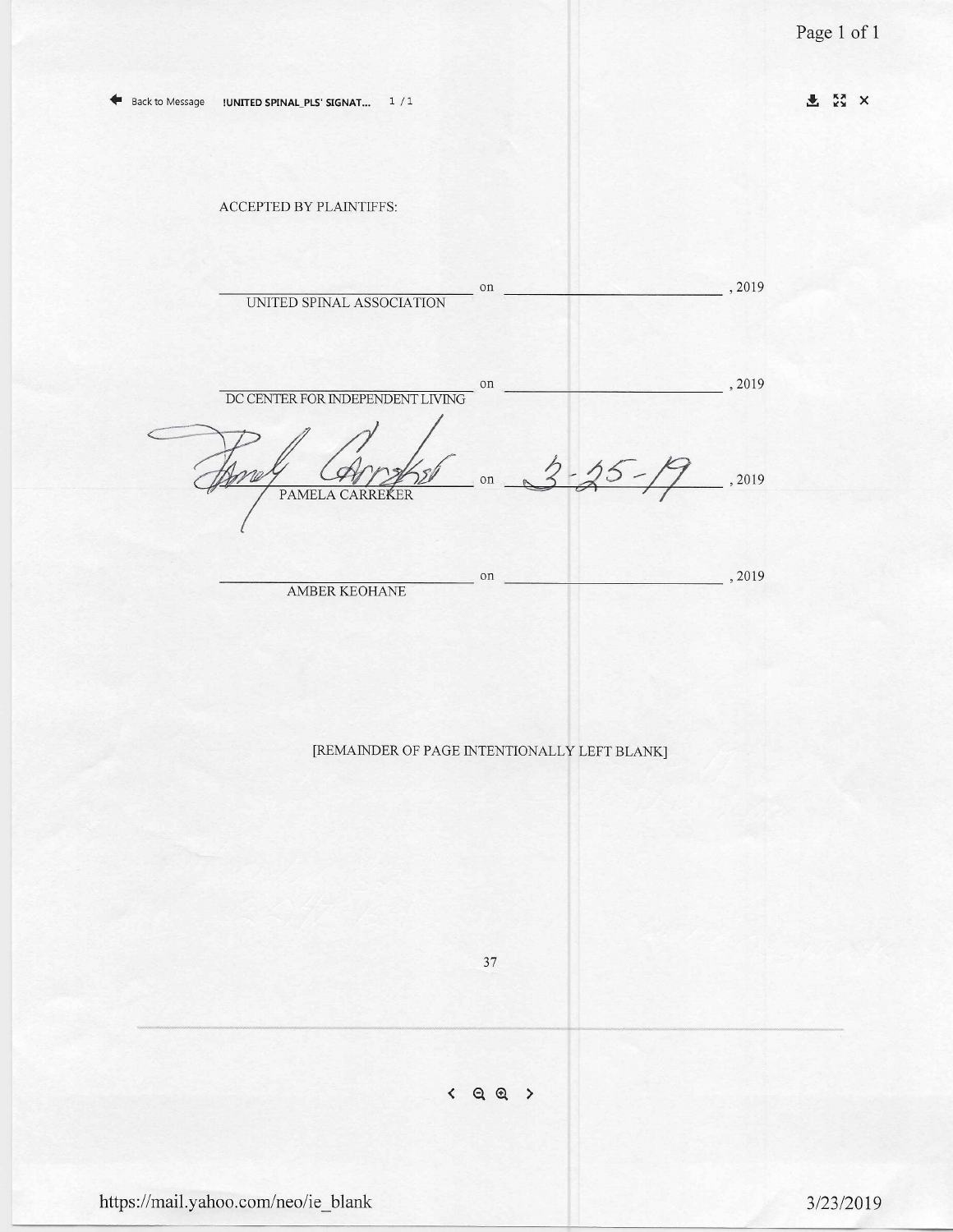**ACCEPTED BY PLAINTIFFS:** 

 $\langle \frac{\partial \mathbf{1}}{\partial \mathbf{1}} \rangle$ 

ş

| UNITED SPINAL ASSOCIATION        | on | ,2019  |
|----------------------------------|----|--------|
| DC CENTER FOR INDEPENDENT LIVING | on | ,2019  |
| <b>PAMELA CARREKER</b>           | on | , 2019 |
| <b>AMBER KEOHANE</b>             | on | , 2019 |

[REMAINDER OF PAGE INTENTIONALLY LEFT BLANK]